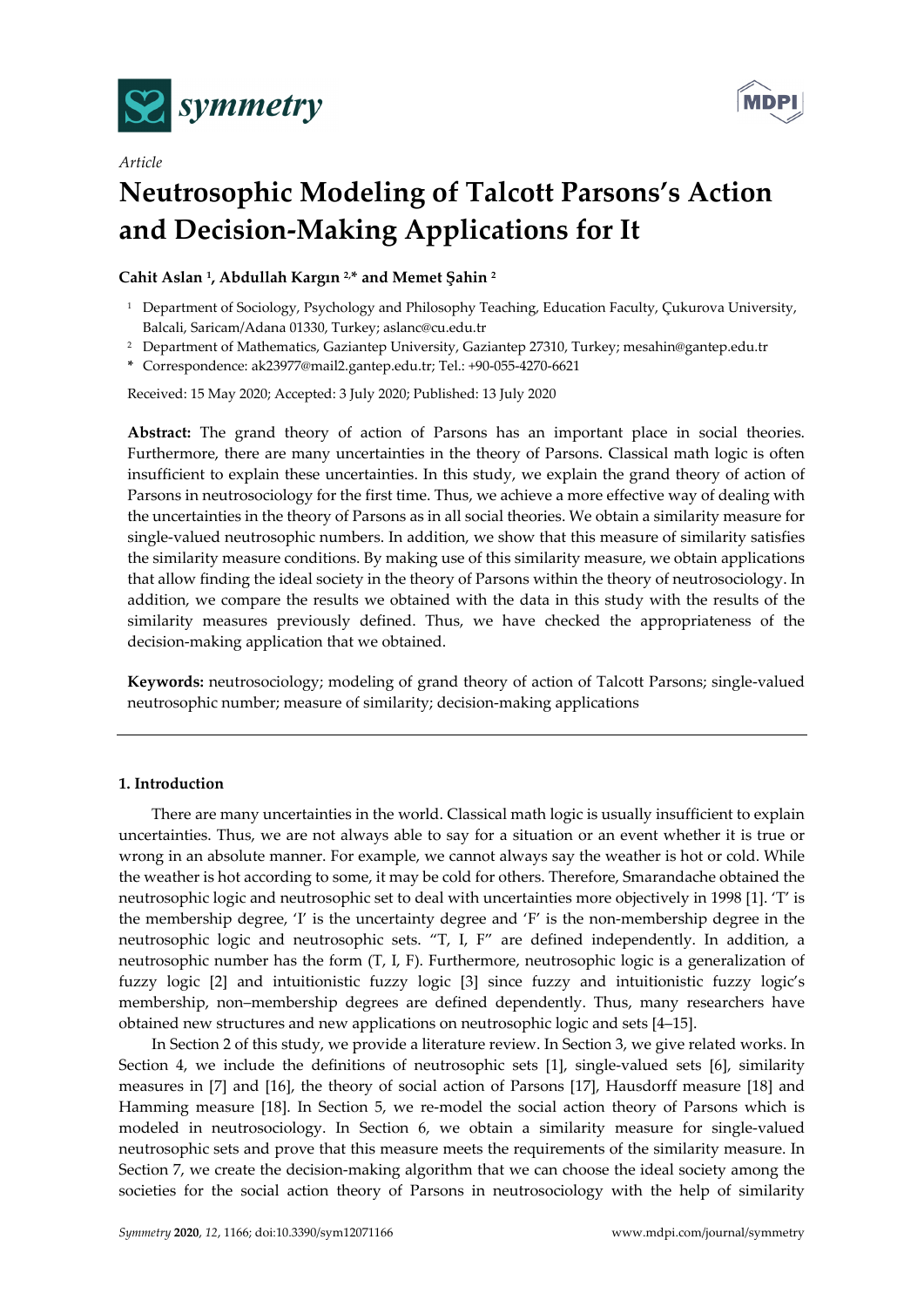measure in Section 6. In Section 8, we give sensitivity analysis for numeric example in Section 7; in Section 9, we give comparison methods. We compare the results we obtained with the data in this study with the results of the similarity measures previously defined. Thus, we have checked the appropriateness of the decision-making application we obtained; in Section 10, we discuss what we obtained in this study and make suggestions for studies that can be obtained by making use of this study; in Section 11, we give conclusions.

#### **2. Literature Review**

Similarity measure and decision-making practices emerge as an important application theory, especially after the definition of the fuzzy sets and neutrosophic sets. Many researchers have tried to deal with uncertainties by making new applications on neutrosophic sets, using similarity measures, TOPSIS method, VIKOR method, multicriteria method, Maximizing deviation method, decision tree methods, gray relational analysis method, etc. Recently, Şahin et al. studied combined classic neutrosophic sets and double neutrosophic sets [19]; Şahin et al. obtained decision-making applications for professional proficiencies in neutrosophic theory [16]; Uluçay et al. introduced decision-making applications for neutrosophic soft expert graphs [20]; Olgun et al. studied neutrosophic logic on the decision tree [21]; Wang et al. studied an extended VIKOR method with triangular fuzzy neutrosophic numbers [22]; Biswas et al. introduced TOPSIS method for decision– making applications [23]; Şahin et al. obtained a maximizing deviation method in neutrosophic theory [24]; Biswas et al. studied gray relational analysis method for decision-making applications [25].

#### **3. Related Works**

Smarandache claims that sociopolitical events can be studied mathematically [4]. In addition, he claims that it is possible to design a tool to describe an equation, an operator, a mathematical structure or a social phoneme. Studying the past gives us an idea about the future, at least partially. For this reason, we need to construct neutrosophic theories that may describe the new possible types of social structures with a neutrosophic number form. Since the social word contains a high degree of subjectivity that causes a low level of unanimity, these theories necessarily address uncertainty. Most of the data we come across in the field of sociology may be vague, incomplete, contradictory, biased, hybrid, ignorant, redundant, etc. Therefore, they are neutrosophic in nature and neutrosophic sciences dealing with indeterminacy should be involved in the study of sociology [4].

For the very same reasons, Smarandache proposed a model to be used in neutrosophic studies. He states that a neutrosophic extension of an element x with a neutrosophic number form.

Parsons, who built his theory on methodological and meta-theoretical debates in the field of social science, also paid special attention to hermeneutic to explain the extent of the individual's voluntary involvement in action [26]. He made structural and functional explanations to maintain social balance and harmony [21]. While Parsons saw culture as values and norms that guide the actions of individuals in social life, he conceptualized the structure as a system of intertwined and independent parts [27]. According to Parsons, cultural objects are autonomous. He did this by distinguishing between the cultural and social systems. He also viewed society as a general system of action. In addition, many researchers have studied Parsons's social action theory [26–36].

In this study, Parsons's social action theory was aimed to re-model neutrosociology. As in all social theories, the social action theory of Parsons could not escape uncertainty [21]. Hence, the handling of it in neutrosociology theory would make this theory more useful. Therefore, we have obtained a similarity measure with single-valued neutrosophic numbers and included applications where this measure can be used as the neutrosophic equivalent of the ideal society in this theory.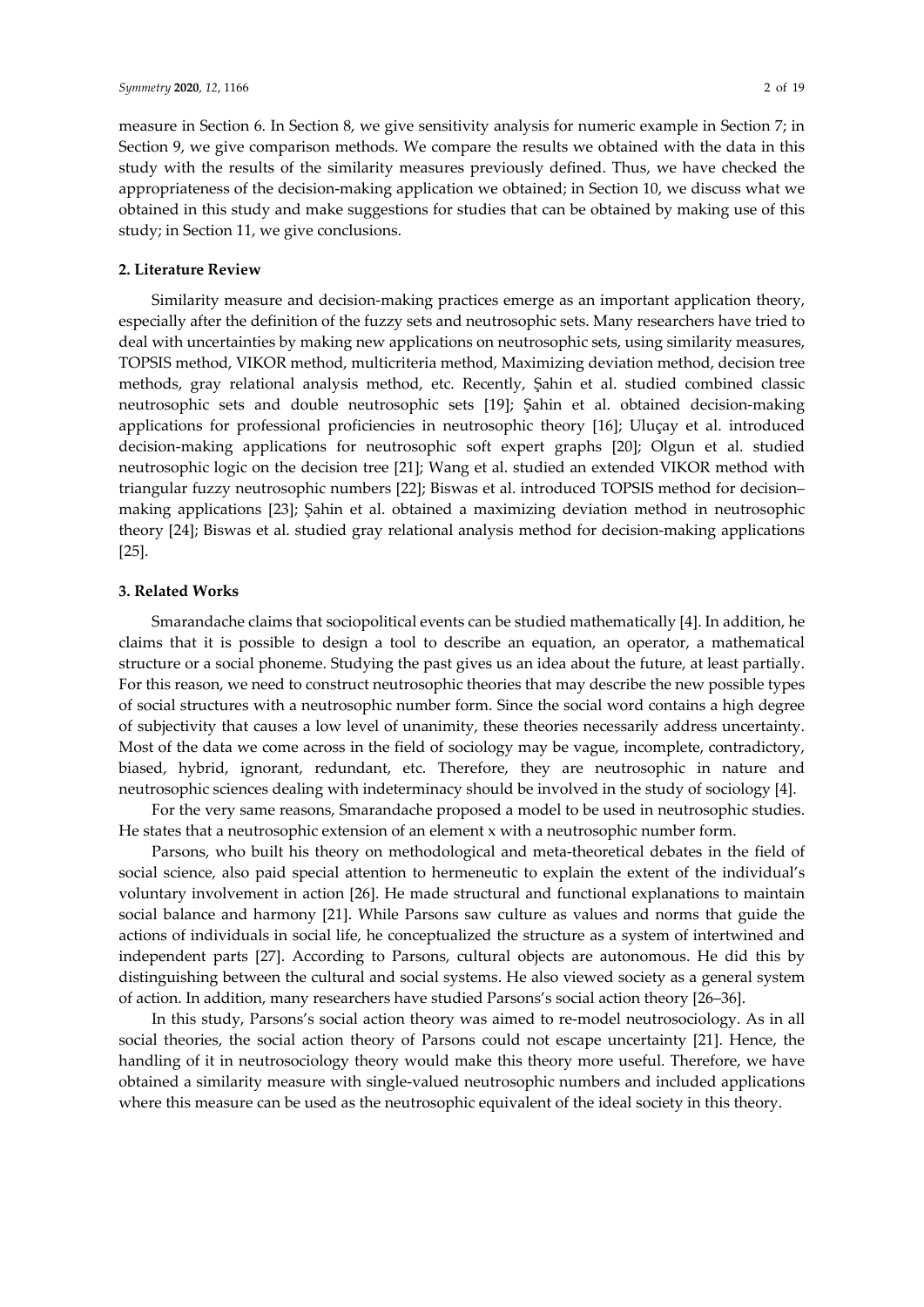## **4. Preliminaries**

This section includes the definitions of neutrosophic sets [1], single-valued neutrosophic sets [6], similarity measures [7], [16] and theory of social action of Parsons [17], Hausdorff measure [18] and Hamming measure [18].

**Definition 1.** [*17*] *Parsons, who built his theory on methodological and meta-theoretical debates in the field of social science, also paid special attention to hermeneutic to explain the extent of the individual's voluntary involvement in action* (*so, which is neutrosophic*)*. He made structural and functional explanations to maintain social balance and harmony. While Parsons saw culture as values and norms that guide the actions of individuals in social life, he conceptualized the structure as a system of intertwined and independent parts. According to Parsons, cultural objects are autonomous. He did this by distinguishing between the cultural and social systems. He also viewed society as a general system of action.*

**Definition 2.** [1] Let X be a universal set. Neutrosophic set S; is identified as  $S = \{ (x:T_{A(x)}, I_{A(x)}, F_{A(x)}, K\in\mathbb{R})\}$ . *Where; on the condition that*  $0^- \leq T_{A(x)} + I_{A(x)} + F_{A(x)} \leq 3^+$ ; *the functions* T:U  $\rightarrow$  ]  $0^-$ , 1<sup>+</sup>[ is *truth function*, *I:U*  $\rightarrow$   $]$   $0^-$ , $1^+$ [ *is uncertain function and F:U*  $\rightarrow$   $]$   $0^-$ , $1^+$ [ *is falsity function.* 

**Definition 3.** [6] Let X be a universal set. Single-valued neutrosophic number set S; is identified as  $S = \{$  $(x:T_{A(x)}, I_{A(x)}, F_{A(x)}$ ,  $x \in X$ . *Where; on condition that*  $0 \leq T_{A(x)} + I_{A(x)} + F_{A(x)} \leq 3$ ; *the functions*  $T:X \to [0,1]$  is *truth function, I:X* → [0,1] *is uncertainly function and F:X* → [0,1] *is falsity function*.

**Definition 4.** [6] Let  $A = \{ (x: \langle T_{A(y)}, I_{A(y)}, F_{A(x)} \rangle) \}$  and  $B = \{ (x: \langle T_{B(y)}, I_{B(y)}, F_{B(y)} \rangle) \}$  are single-valued *neutrosophic numbers*. If A = B; then  $T_{A(x)} = T_{B(x)}$ ,  $I_{A(x)} = I_{B(x)}$  and  $F_{A(x)} = F_{B(x)}$ .

**Definition 5.** [6] Let  $A = \{ (x : \langle T_{A(x)}, T_{A(x)}, F_{A(x)} \rangle) \}$  *and*  $B = \{ (x : \langle T_{B(x)}, T_{B(x)}, F_{B(x)} \rangle) \}$  are single-valued *neutrosophic sets for*  $x \in U$ . If  $A < B$ ; *then for*  $\forall$   $x \in U$ ;  $T_{A(x)} < T_{B(x)}$ ,  $I_{A(x)} < I_{B(x)}$  and  $F_{A(x)} < F_{B(x)}$ .

**Properties 1.** [7] Let  $A_1, A_2$  and  $A_3$  are three single-valued neutrosophic numbers and S be a similarity *measure. S provides the following conditions.* 

i.  $0 \le S(A_1, A_2) \le 1$ 

ii.  $S(A_1, A_2) = S(A_2, A_1)$ 

iii.  $S(A_1, A_2) = 1 \Leftrightarrow A_1 = A_2$ .

iv. If  $A_1 \leq A_2 \leq A_3$  then,  $S(A_1, A_3) \leq S(A_1, A_2)$ .

**Definition 6.** [16] Let  $A_1 = \langle T_1, I_1, F_1 \rangle$  and  $A_2 = \langle T_2, I_2, F_2 \rangle$  be two single-valued neutrosophic numbers.

 $S_N(A_1, A_2) =$ 

$$
\begin{aligned}1-\left(2/3\right) & \big[\begin{array}{c} \frac{min\{|\mathbf{3}(T_1-T_2)-2(F_1-F_2)|,|F_1-F_2|\}}{\{max\{|\mathbf{3}(T_1-T_2)-2(F_1-F_2)|,|F_1-F_2|\}/5\}+1}+\\ \frac{min\{|\mathbf{4}(T_1-T_2)-\mathbf{3}(I_1-I_2)|,|I_1-I_2|\}}{\{max\{|\mathbf{4}(T_1-T_2)-\mathbf{3}(I_1-I_2)|,|I_1-I_2|\}/7\}+1}\end{array}+\\\frac{min\{|\mathbf{5}(T_1-T_2)-2(F_1-F_2)-\mathbf{3}(I_1-I_2)|,|T_1-T_2|\}}{\{max\{|\mathbf{5}(T_1-T_2)-2(F_1-F_2)-\mathbf{3}(I_1-I_2)|,|T_1-T_2|\}\}\end{aligned}\end{aligned}
$$

is a similarity measure.

**Definition 7.** [18] Let  $A_1 = \langle T_1, I_1, F_1 \rangle$  and  $A_2 = \langle T_2, I_2, F_2 \rangle$  be two single-valued neutrosophic numbers.

$$
S_h(A_1, A_2) = 1 - \max\{|T_1 - T_2|, |I_1 - I_2|, |F_1 - F_2|\}
$$

is a Hausdorff similarity measure*.*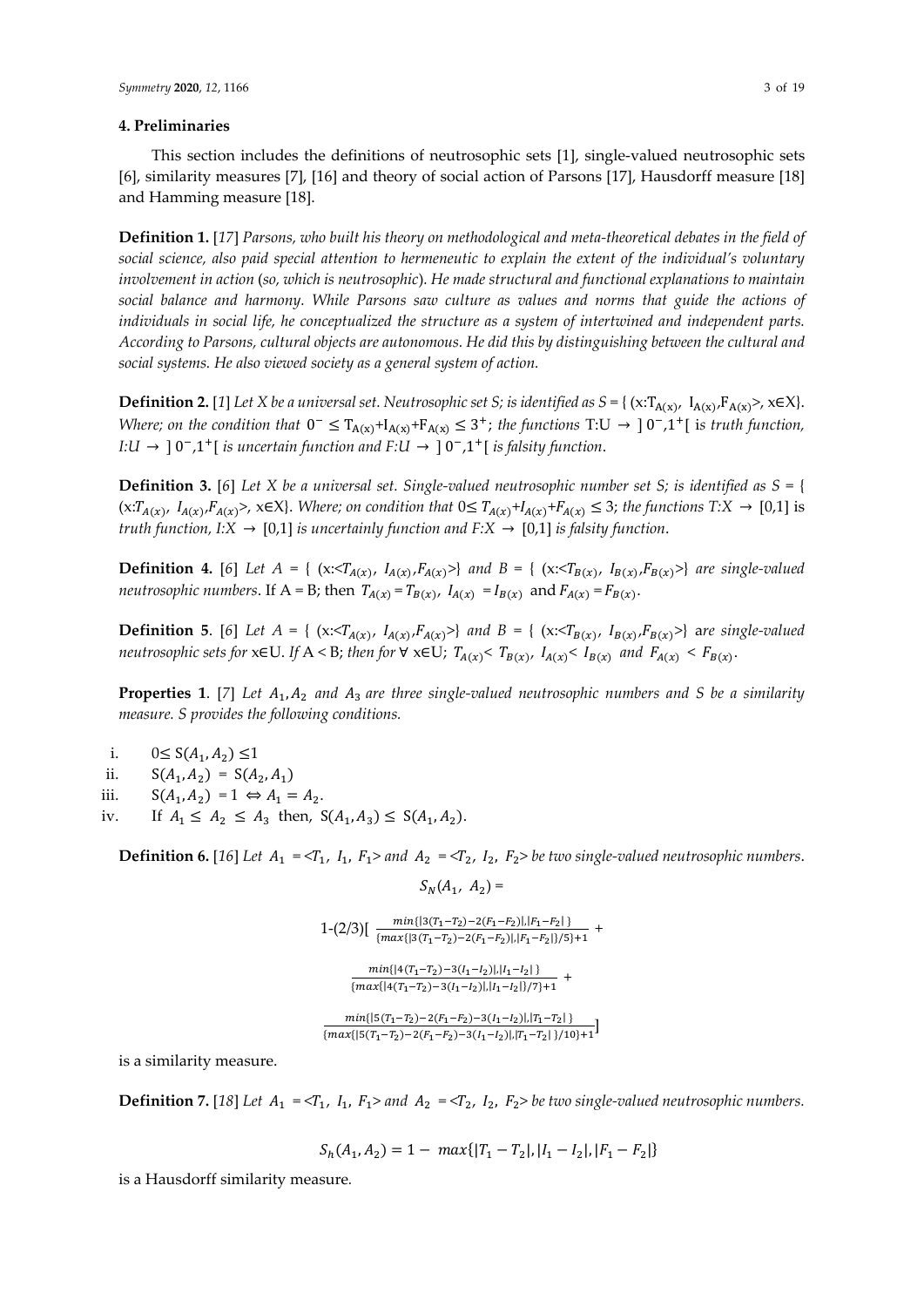**Definition 8.** [18] Let  $A_1 = \langle T_1, I_1, F_1 \rangle$  and  $A_2 = \langle T_2, I_2, F_2 \rangle$  be two single-valued neutrosophic numbers.

$$
S_H(A_1, A_2) = 1 - (|T_1 - T_2| + |I_1 - I_2| + |F_1 - F_2|)/3
$$

is a Hamming similarity measure.

#### **5. Neutrosophic Modeling of Parson's Theory of Action**

According to the perfection of action categories of Parsons, it is inevitable to have deep doubts in every society and between layers of a particular society. However, "there is no ideal society in the sense that Marx defines, within each society the definition of ideal changes according to the place of a person within the society. By those who are at the top layer, the society is defined as ideal, by those at the lowest layer, it is far from being ideal, and by those in the mid-layer, who can sometimes be completely ignorant of what is an ideal society, it can be described as a fluctuating phenomenon depending on circumstances. Therefore, we always have a neutrosophic ideal society with an opposite and neutral triad. Naturally, this is valid for all societies since there are always people with more privileges than the others. Even in any a democratic society, some people have more privileges although they may form a small minority" [4].

Parsons developed a theory of action to explain how the macro and micro aspects of a particular social order show structural integrity together with the participation of its members. He took into account the voluntary participation of the individual in the social life on one hand, and structural continuity on the other. Here, it is assumed that the individual acts under the motivation of the social structure while taking action. According to him, social sciences should consider a trio considering the purposes, ends and ideals when examining actions.

## *Grand Theory of Action*

The basic paradigm of Parson viewed society as a general system of action is based on the understanding of 'rational social action' of Weber [28]. However, according to Weber, sociology is a science that tries its interpretive understanding of social action to achieve a causal explanation of its course and its effects [36].

This interpretation is enriched from the perspective of the sociologist. Thus, social actions become neutrosophic. Others may agree, partially agree or disagree (1, 0, 0). Likewise, in the theory of Parson, the possibility of all members of society to participate in social values and norms that regulate, and guide human relations rather than individual activities is questionable, uncertain. Here we must see neutrosophic triplets.

According to Parson's theory, all social actions are based on five pattern variables. These:

- 1. Affectivity versus affective neutrality;
- 2. Self-orientation versus collective orientation;
- 3. Universalism versus particularism;
- 4. Quality versus performance;
- 5. Specificity versus diffuseness.

Parsons believes that these variables classify expectations and the structure of relationships, making the intangible action theory more understandable. However, according to Parsons, pattern variables are twofold, and each pattern variable indicates a problem or riddle that must be solved by the actor before the action can be performed. At the same time, there is a wide variety between the traditional society and the modern society. However, these can be seen as binary for neutrosophic sociological analysis (1, 0), it is very difficult to determine which of the individual's behaviors are modern or traditional. Therefore, each of them should be considered as triple neutrosophic (1, 0, 0). The feminists' response to Parsons' family view can be given as an example. According to Parsons, the instrumental leadership role in the family structure in modern societies should be given to the spouse–father, on which the family's reputation and income are based [32]. However, according to feminists, this statement by Parsons is nothing more than the continuation of the status quo [35]. In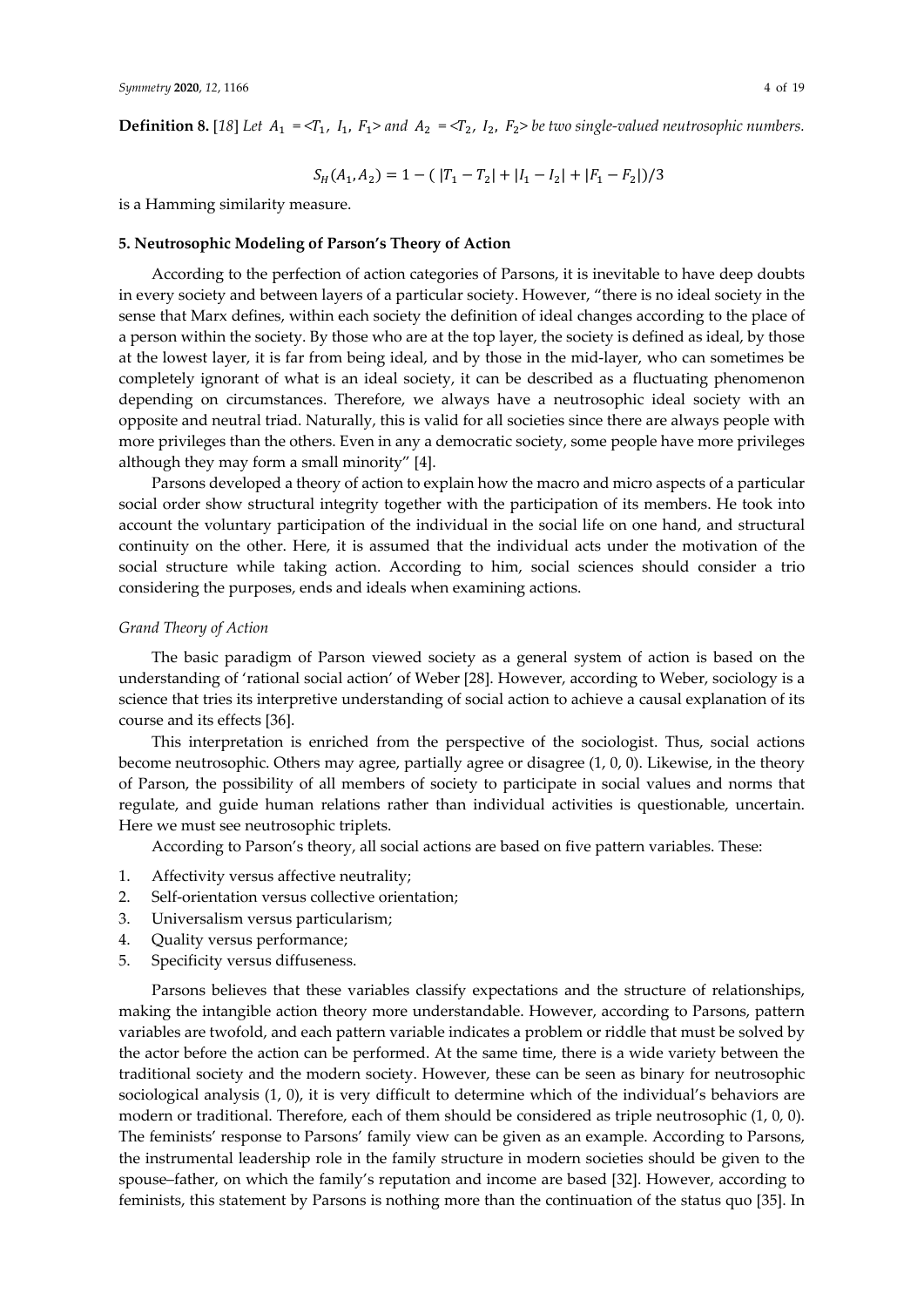addition, these pattern variables (stereotypes) do not say how people will behave when faced with role conflict, and we will once again encounter uncertainty. This uncertainty can only be answered by neutrosociology.

The society model that Parsons has compared to the biologic model of an organism is based on the understanding of "living systems" that continues in a balanced way. According to him, a change in any part of the social system leads to adaptive changes in other parts [33]. There are four main problems an all-action system must solve. These are adaptation, goal-attainment, integration and latent pattern maintenance (AGIL). In short, these are referred to as AGIL in Table 1.

**Table 1.** Pure adaptation, goal-attainment, integration and latent pattern maintenance (AGIL) model for all living systems [33].

|          | Instrumental               | Consummatory    |  |
|----------|----------------------------|-----------------|--|
| External | Adaptation                 | Goal-attainment |  |
| Internal | Latent pattern maintenance | Integration     |  |
|          |                            |                 |  |

"Adaptation" (A) is concerned with meeting the needs of the system from its environment and how resources are distributed within the system. Here, the system should provide sufficient resources from the environment and distribute it within itself. Social institutions are related to interrelated social rules and roles system that will meet social needs or functions and help solve social system problems. For example, economy, political order, law, religion, education and family are basic institutions for these. If a social system will continue to live, it needs structures and organizations that will function to adapt to its environment. The most dominant of these institutions is the economy. In "achieving the goal" (G), it is determined that the system reaches the specific target and which of these targets has priority. In other words, it should mobilize the resources and energies of the system and determine the priorities among them. "Integration" (I) refers to the coordination and harmony of parts of the system so that the system functions as a whole. To keep the system running, it must coordinate, correct, and regulate the relationships between the various actors or units in the system. "Latent pattern maintenance" (L) shows how to ensure the continuity of the action within the system according to a certain order or norm. The system should protect its values from deterioration and ensure the transfer of social values. Thus, it ensures the compliance of the members of the system. Especially family, religion, media and education have basic functions. Thanks to these, individuals gain a moral commitment to values shared socially [30]. The General Action Level is as follows in Table 2:

| <b>Table 2.</b> General Action Level [30].     |                   |  |
|------------------------------------------------|-------------------|--|
|                                                |                   |  |
| The behavioral organism The personality system |                   |  |
| The cultural system                            | The social system |  |
|                                                |                   |  |

**Table 2.** General Action Level [30].

Ultimately we get this series: The social the system, the fiduciary the cognitive. Let us rebuild this series neutrosociology: (1, 0, 0) (1, 0, 0) (1, 0, 0).

If we go back to the beginning, "Behavioral organic, Personality system, Cultural system and Social system" must work continuously to ensure social balance. This will be through "socialization" and "social control". If socialization "works", all members of the society will adhere to shared values, make appropriate choices between pattern variables, and do what is expected of them in harmony, integration and other issues. For example, people will marry and socialize their children (L), and the father in the family will gain bread as it should be (A) [35].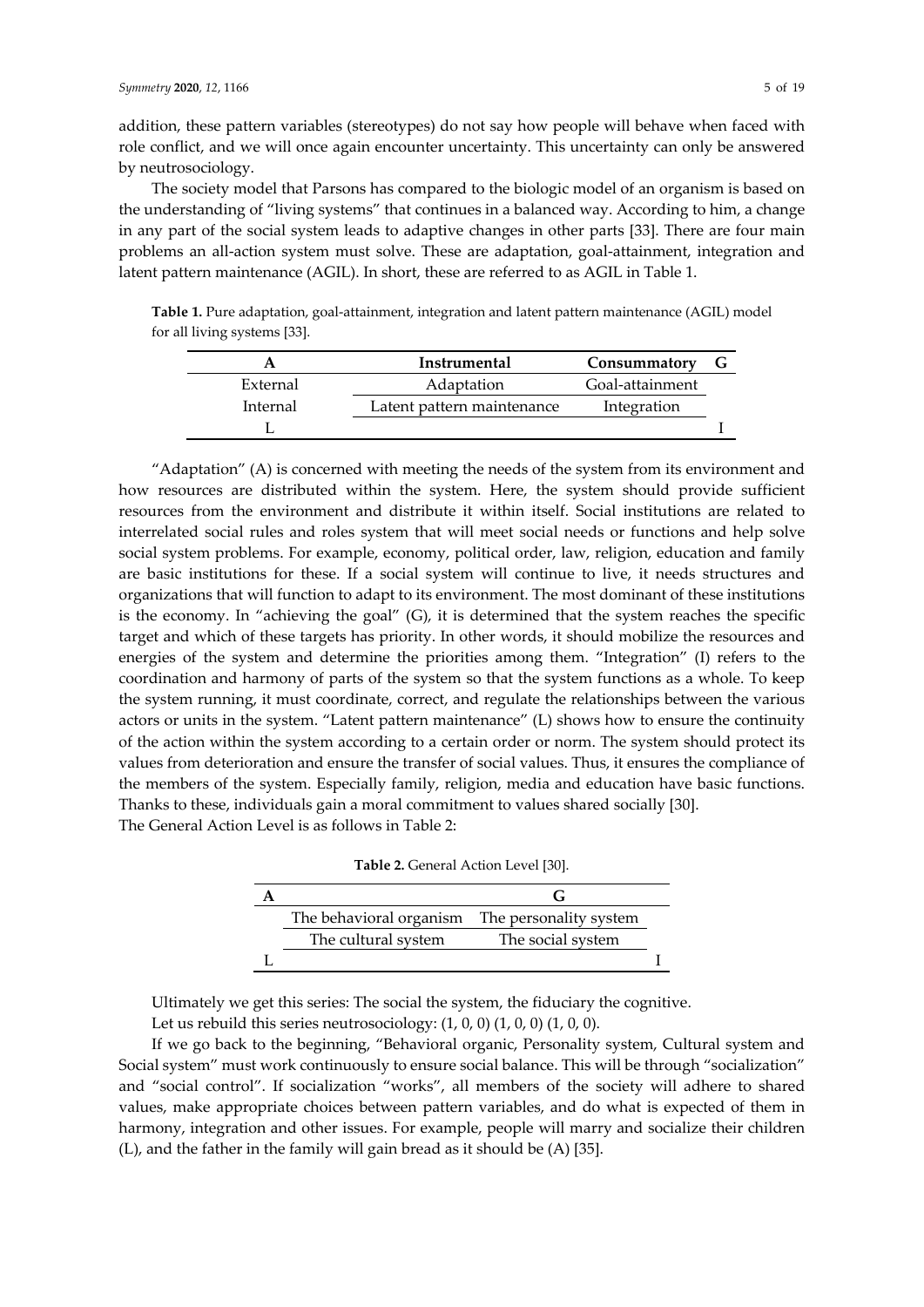## **6. A New Measurement of Similarity for Single-Valued Neutrosophic Numbers**

**Definition 9.** Let  $A_1 = \langle T_1, I_1, F_1 \rangle$ ,  $A_2 = \langle T_2, I_2, F_2 \rangle$  be two single-valued neutrosophic numbers. We *define measure of similarity between*  $A_1$  and  $A_2$  *as follows* 

$$
S_N(A_1, A_2) = 1 - (2/3) [\frac{\min\{\sqrt{3(T_1 - T_2)^2 + (I_1 - I_2)^2}, |2(T_1 - T_2) - (I_1 - I_2)|/3\}}{\{\max\{\sqrt{3(T_1 - T_2)^2 + (I_1 - I_2)^2}, |2(T_1 - T_2) - (I_1 - I_2)|/3\}/2\} + 1} + \frac{\min\{\sqrt{3(T_1 - T_2)^2 + (F_1 - F_2)^2}, |2(T_1 - T_2) - (F_1 - F_2)|/3\}}{\{\max\{\sqrt{3(T_1 - T_2)^2 + (F_1 - F_2)^2}, |2(T_1 - T_2) - (F_1 - F_2)|/3\}/2\} + 1} + \frac{\min\{\sqrt{2(T_1 - T_2)^2 + (I_1 - I_2)^2 + (F_1 - F_2)^2}, |3(T_1 - T_2) - (I_1 - I_2) - (F_1 - F_2)|/5\}} + \frac{\min\{\sqrt{2(T_1 - T_2)^2 + (I_1 - I_2)^2 + (F_1 - F_2)^2}, |3(T_1 - T_2) - (I_1 - I_2) - (F_1 - F_2)|/5\}}{1 - 1}
$$

+  $\frac{\max\{2(T_1-T_2)+(T_1-T_2)+(T_1-T_2)+(T_1-T_2)+(T_1-T_2)+(T_1-T_2)+(T_1-T_2)/(T_1-T_2)\}}{\{\max\{2(T_1-T_2)^2+(T_1-T_2)^2+(F_1-F_2)^2,|3(T_1-T_2)-(T_1-T_2)-(F_1-F_2)|/5\}/2\}+1}$ 

We show that the measure of similarity in Definition 9 meets the requirements in Properties 1.

**Theorem 1.** Let  $S_N$  be the measure of similarity in Definition 9.  $S_N$  provides the following features.

i.  $0 \le S_N(A_1, A_2) \le 1$ 

ii.  $S_N(A_1, A_2) = S_N(A_2, A_1)$ 

iii.  $S_N(A_1, A_2) = 1$  if and only if  $A_1 = A_2$ .

iv. If  $A_1 \leq A_2 \leq A_3$ , then  $S_N(A_1, A_3) \leq S_N(A_1, A_2)$ .

## **Proof:**

**i)** Since  $A_1$  and  $A_2$  are single-valued neutrosophic numbers, we have

 $max\{\frac{min\{\sqrt{3(T_1-T_2)^2+(I_1-I_2)^2},|2(T_1-T_2)-(I_1-I_2)|/3\}}{\{max\{\sqrt{3(T_1-T_2)^2+(I_1-I_2)^2},|2(T_1-T_2)-(I_1-I_2)|/3\}/2\}+1}\ \}=\textcolor{black}{^1/2},$ 

$$
min\{\frac{min\{\sqrt{3(T_1-T_2)^2+(I_1-I_2)^2},|2(T_1-T_2)-(I_1-I_2)|/3\}}{\{max\{\sqrt{3(T_1-T_2)^2+(I_1-I_2)^2},|2(T_1-T_2)-(I_1-I_2)|/3\}/2\}+1}\}=0,
$$

$$
max\{\frac{min\{\sqrt{3(T_1-T_2)^2+(F_1-F_2)^2},|2(T_1-T_2)-(F_1-F_2)|/3\}}{\{max\{\sqrt{3(T_1-T_2)^2+(F_1-F_2)^2},|2(T_1-T_2)-(F_1-F_2)|/3\}/2\}+1} \ \}=\textcolor{black}{^1\textcolor{black}{/_{\textcolor{blue}{\textbf{2}}}}}
$$

 $min\{\frac{min\{\sqrt{3(T_1-T_2)^2+(F_1-F_2)^2},|2(T_1-T_2)-(F_1-F_2)|/3\}}{(max\{\sqrt{3(T_1-T_2)^2+(F_1-F_2)^2},|2(T_1-T_2)-(F_1-F_2)|/3\}/2\}+1} \}=0,$ 

$$
max\{\frac{min\{\sqrt{2(T_1-T_2)^2+(I_1-I_2)^2+(F_1-F_2)^2},|3(T_1-T_2)-(I_1-I_2)-(F_1-F_2)|/5\}}{\{max\{\sqrt{2(T_1-T_2)^2+(I_1-I_2)^2+(F_1-F_2)^2},|3(T_1-T_2)-(I_1-I_2)-(F_1-F_2)|/5\}/2\}+1}\}=\frac{1}{2},
$$

$$
min\{\frac{min\{\sqrt{2(T_1-T_2)^2+(I_1-I_2)^2+(F_1-F_2)^2},|3(T_1-T_2)-(I_1-I_2)-(F_1-F_2)|/5\}}{\{max\{\sqrt{2(T_1-T_2)^2+(I_1-I_2)^2+(F_1-F_2)^2},|3(T_1-T_2)-(I_1-I_2)-(F_1-F_2)|/5\}/2\}+1}\}=0.
$$

Therefore,

$$
min{S_N(A_1, A_2)} = 1 - 2/3(1/2 + 1/2 + 1/2) = 1 - 1 = 0,
$$
  

$$
max{S_N(A_1, A_2)} = 1 - 2/3(0+0+0) = 1 - 0 = 1.
$$

Hence,  $0 \le S_N(A_1, A_2) \le 1$ .

$$
ii)
$$

$$
S_N(A_1, A_2) = 1 - (2/3) [\frac{\min\{\sqrt{3(T_1 - T_2)^2 + (I_1 - I_2)^2}, |2(T_1 - T_2) - (I_1 - I_2)|/3\}}{\{\max\{\sqrt{3(T_1 - T_2)^2 + (I_1 - I_2)^2}, |2(T_1 - T_2) - (I_1 - I_2)|/3\}/2\} + 1 + \frac{\min\{\sqrt{3(T_1 - T_2)^2 + (F_1 - F_2)^2}, |2(T_1 - T_2) - (F_1 - F_2)|/3\}}{\{\max\{\sqrt{3(T_1 - T_2)^2 + (F_1 - F_2)^2}, |2(T_1 - T_2) - (F_1 - F_2)|/3\}/2\} + 1 + \frac{\min\{\sqrt{2(T_1 - T_2)^2 + (I_1 - I_2)^2 + (F_1 - F_2)^2}, |3(T_1 - T_2) - (I_1 - I_2) - (F_1 - F_2)|/5\}}{\{\max\{\sqrt{2(T_1 - T_2)^2 + (I_1 - I_2)^2 + (F_1 - F_2)^2}, |3(T_1 - T_2) - (I_1 - I_2) - (F_1 - F_2)|/5\}\}}]
$$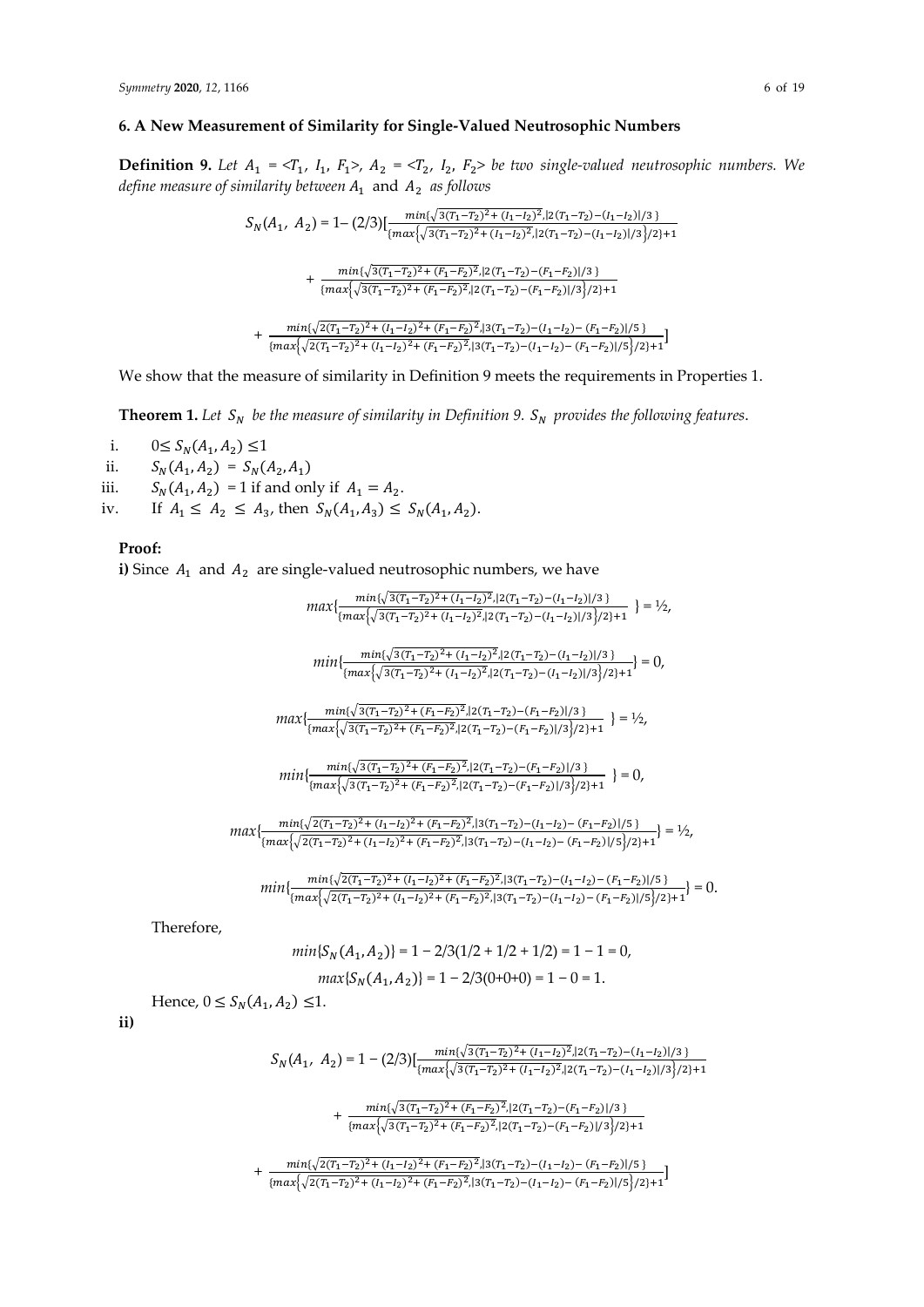$$
=1-2/3.\ \{\ \frac{min\{\sqrt{3(T_2-T_1)^2+(I_2-I_1)^2},|2(T_2-T_1)-(I_2-I_1)|/3\}}{ \{max\{\sqrt{3(T_2-T_1)^2+(I_2-I_1)^2},|2(T_2-T_1)-(I_2-I_1)|/3\}/2\}+1}\}
$$

 $+\frac{\min\{\sqrt{3(T_2-T_{12})^2+(F_2-F_1)^2}\}\{2(T_2-T_1)-(F_2-F_1)\}}{\max\{\sqrt{3(T_2-T_{12})^2+(F_2-F_1)^2}\}\{2(T_2-T_1)-(F_2-F_1)\}}\}$  ${\left\{\max\left\{\sqrt{3(T_2-T_1)^2+(F_2-F_1)^2},|2(T_2-T_1)-(F_2-F_1)|/3\right\}}/2\right\}}+1$ 

 $+ \; \frac{min\{\sqrt{2(T_2-T_1)^2+(I_2-I_1)^2+(F_2-F_1)^2},|3(T_2-T_1)-(I_2-I_1)-(F_2-F_1)|/5\}}{ \{max\{\sqrt{2(T_2-T_1)^2+(I_2-I_1)^2+(F_2-F_1)^2},|3(T_2-T_1)-(I_2-I_1)-(F_2-F_1)|/5\}/2\} + 1} \}$ 

$$
= S_N(A_2, A_1).
$$

**iii)** We assume that

$$
S_N(A_1, A_2) = 1 - (2/3) \left[ \frac{\min\{\sqrt{3(T_1 - T_2)^2 + (I_1 - I_2)^2}, |2(T_1 - T_2) - (I_1 - I_2)|/3\}}{\{\max\{\sqrt{3(T_1 - T_2)^2 + (I_1 - I_2)^2}, |2(T_1 - T_2) - (I_1 - I_2)|/3\}/2\} + 1} \right]
$$
  
+ 
$$
\frac{\min\{\sqrt{3(T_1 - T_2)^2 + (F_1 - F_2)^2}, |2(T_1 - T_2) - (F_1 - F_2)|/3\}}{\min\{\sqrt{3(T_1 - T_2)^2 + (F_1 - F_2)^2}, |2(T_1 - T_2) - (F_1 - F_2)|/3\}}
$$

$$
+\frac{\max\{\sqrt{3(1-2)^2+(1-2^2)}\}\{2(1-2)^2+(1-2^2)\}\{2(1-2^2)\}\}}{\{\max\{\sqrt{3(1-2^2)}+(1-2^2)^2\}\{2(1-2^2)-(1-2^2)\}\}}}
$$

$$
+\frac{\min\{\sqrt{2(T_1-T_2)^2+(I_1-I_2)^2+(F_1-F_2)^2},|3(T_1-T_2)-(I_1-I_2)-(F_1-F_2)|/5\}}{\{\max\{\sqrt{2(T_1-T_2)^2+(I_1-I_2)^2+(F_1-F_2)^2},|3(T_1-T_2)-(I_1-I_2)-(F_1-F_2)|/5\}/2\}+1}]=1
$$

Therefore,

$$
1-(2/3)[\frac{min\{\sqrt{3(T_1-T_2)^2+(I_1-I_2)^2},|2(T_1-T_2)-(I_1-I_2)|/3\}}{ \{max\{\sqrt{3(T_1-T_2)^2+(I_1-I_2)^2},|2(T_1-T_2)-(I_1-I_2)|/3\}/2\}+1}
$$

$$
+\frac{\min\{\sqrt{3(T_1-T_2)^2+(F_1-F_2)^2},|2(T_1-T_2)-(F_1-F_2)|/3\}}{\{\max\{\sqrt{3(T_1-T_2)^2+(F_1-F_2)^2},|2(T_1-T_2)-(F_1-F_2)|/3\}/2\}+1}
$$

$$
+\frac{\min\{\sqrt{2(T_1-T_2)^2+(I_1-I_2)^2+(F_1-F_2)^2},|3(T_1-T_2)-(I_1-I_2)-(F_1-F_2)|/5\}}{\{\max\{\sqrt{2(T_1-T_2)^2+(I_1-I_2)^2+(F_1-F_2)^2},|3(T_1-T_2)-(I_1-I_2)-(F_1-F_2)|/5\}/2\}+1}=0
$$

So,

$$
\frac{\min\{\sqrt{3(T_1-T_2)^2+(I_1-I_2)^2},|2(T_1-T_2)-(I_1-I_2)|/3\}}{\{\max\{\sqrt{3(T_1-T_2)^2+(I_1-I_2)^2},|2(T_1-T_2)-(I_1-I_2)|/3\}/2\}+1} = 0
$$
 and

$$
\frac{\min\{\sqrt{3(T_1-T_2)^2+(F_1-F_2)^2},|2(T_1-T_2)-(F_1-F_2)|/3\}}{\{\max\{\sqrt{3(T_1-T_2)^2+(F_1-F_2)^2},|2(T_1-T_2)-(F_1-F_2)|/3\}/2\}+1} = 0,
$$

$$
\frac{\min\{\sqrt{2(T_1-T_2)^2+(I_1-I_2)^2+(F_1-F_2)^2},|3(T_1-T_2)-(I_1-I_2)-(F_1-F_2)|/5\}}{\{\max\{\sqrt{2(T_1-T_2)^2+(I_1-I_2)^2+(F_1-F_2)^2},|3(T_1-T_2)-(I_1-I_2)-(F_1-F_2)|/5\}/2\}+1}=0.
$$

Therefore,

$$
\min\{\sqrt{3(T_1 - T_2)^2 + (I_1 - I_2)^2}, |2(T_1 - T_2) - (I_1 - I_2)|/3\} = 0,
$$
  

$$
\min\{\sqrt{3(T_1 - T_2)^2 + (F_1 - F_2)^2}, |2(T_1 - T_2) - (F_1 - F_2)|/3 = 0,
$$
  

$$
\min\{\sqrt{2(T_1 - T_2)^2 + (I_1 - I_2)^2 + (F_1 - F_2)^2}, |3(T_1 - T_2) - (I_1 - I_2) - (F_1 - F_2)|/5\}
$$

 $= 0.$ 

Now, we write all the cases that can make these statements 0 one-by-one. a) We assume that

$$
\sqrt{2(T_1 - T_2)^2 + (I_1 - I_2)^2 + (F_1 - F_2)^2} = 0.
$$
\n(1)

Therefore, it is

$$
2(T_1 - T_2)^2 + (I_1 - I_2)^2 + (F_1 - F_2)^2 = 0.
$$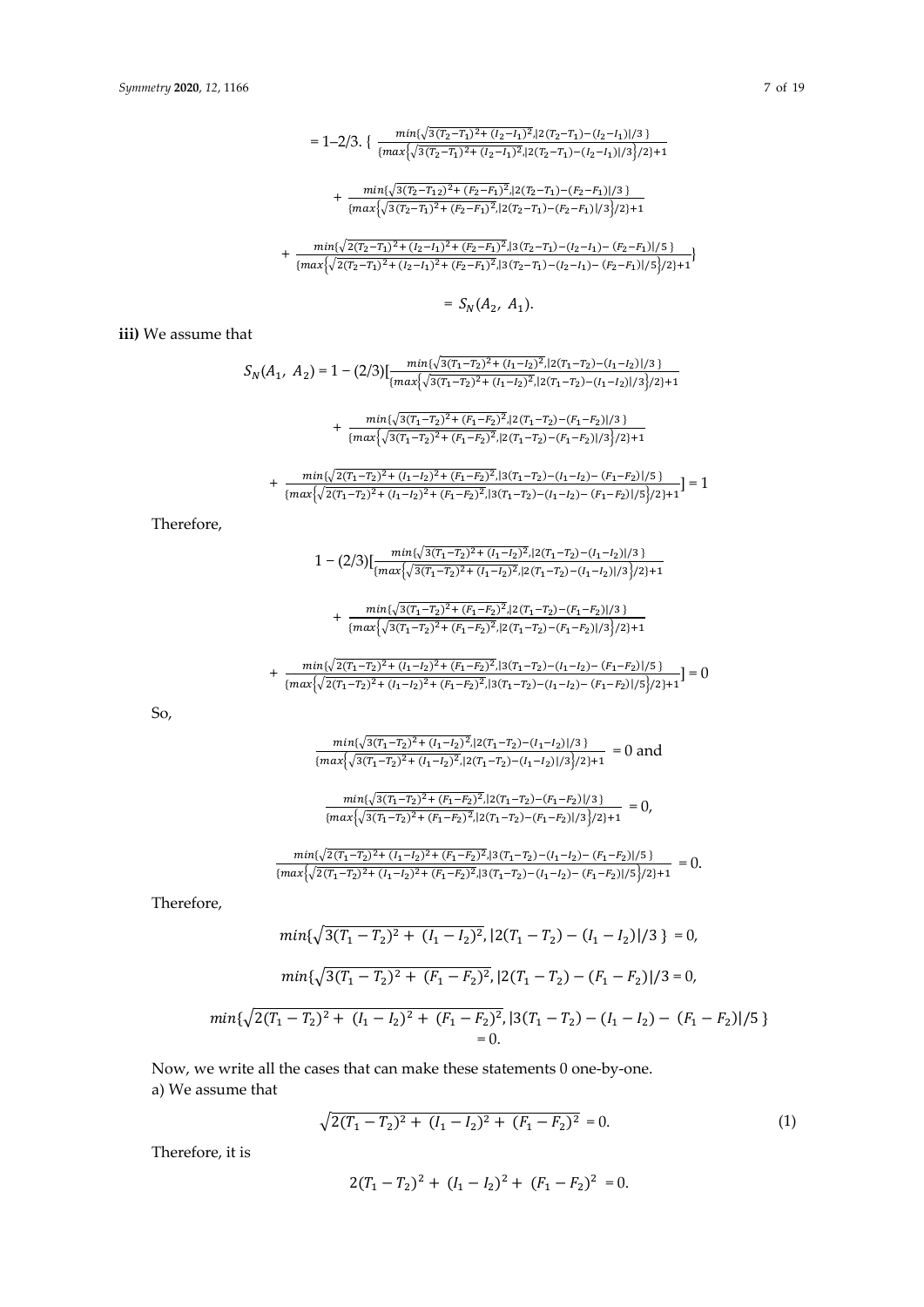Here, it is obtained that  $T_1 - T_2 = 0$ ,  $I_1 - I_2 = 0$  and  $F_1 - F_2 = 0$ . Hence, we get  $T_1 = T_2$ ,  $I_1 =$  $I_2$  and  $F_1 = F_2$ . By Definition 4,  $A_1 = A_2$ .

b) Let

$$
\sqrt{3(T_1 - T_2)^2 + (I_1 - I_2)^2} = 0,
$$
\n(2)

$$
\sqrt{3(T_1 - T_2)^2 + (F_1 - F_2)^2} = 0.
$$
\n(3)

By (2) and (3), we obtain  $3(T_1 - T_2)^2 + (I_1 - I_2)^2 = 0$  and  $3(T_1 - T_2)^2 + (F_1 - F_2)^2 = 0$ . Therefore, we obtain  $T_1 - T_2 = 0$ ,  $I_1 - I_2 = 0$  and  $F_1 - F_2 = 0$ . Hence, we obtain  $T_1 = T_2$ ,  $I_1 =$  $I_2$  and  $F_1 = F_2$ . By Definition 4,  $A_1 = A_2$ .

c) We assume that

$$
\sqrt{3(T_1 - T_2)^2 + (I_1 - I_2)^2} = 0,
$$
\n(4)

$$
|2(T_1 - T_2) - (F_1 - F_2)| = 0,\t(5)
$$

By (4), we have

$$
T_1 - T_2 = 0 \text{ and } I_1 - I_2 = 0. \tag{6}
$$

Hence, we obtain that  $F_1 - F_2 = 0$  by (5) and (6). Hence,  $T_1 = T_2$ ,  $I_1 = I_2$  and  $F_1 = F_2$ . By Definition 4, we get  $A_1 = A_2$ . d) We assume that

$$
|2(T_1 - T_2) - (I_1 - I_2)|/3 = 0,
$$
\n(7)

$$
|2(T_1 - T_2) - (F_1 - F_2)|/3 = 0,
$$
\n(8)

$$
|3(T_1 - T_2) - (I_1 - I_2) - (F_1 - F_2)|/5 = 0.
$$
\n(9)

By (7) and (8), we obtain

$$
T_1 - T_2 = I_1 - I_2 = F_1 - F_2. \tag{10}
$$

Hence,  $T_1 - T_2 = 0$  by (9) and (10).

Hence,  $T_1 = T_2$ ,  $I_1 = I_2$  and  $F_1 = F_2$ . By Definition 4,  $A_1 = A_2$ .

We assume that  $A_1 = A_2$ . Therefore, by Definition 4, it is  $T_1 = T_2$ ,  $I_1 = I_2$ ,  $F_1 = F_2$ . Because of this, we have

$$
S_N(A_1, A_2) = 1 - (2/3) \left[ \frac{\min\{\sqrt{3(T_1 - T_2)^2 + (I_1 - I_2)^2}, |2(T_1 - T_2) - (I_1 - I_2)|/3\}}{\{\max\{\sqrt{3(T_1 - T_2)^2 + (I_1 - I_2)^2}, |2(T_1 - T_2) - (I_1 - I_2)|/3\}/2\} + 1} \right]
$$
  
+ 
$$
\frac{\min\{\sqrt{3(T_1 - T_2)^2 + (F_1 - F_2)^2}, |2(T_1 - T_2) - (F_1 - F_2)|/3\}}{\{\max\{\sqrt{3(T_1 - T_2)^2 + (F_1 - F_2)^2}, |2(T_1 - T_2) - (F_1 - F_2)|/3\}/2\} + 1}
$$
  
+ 
$$
\frac{\min\{\sqrt{2(T_1 - T_2)^2 + (I_1 - I_2)^2 + (F_1 - F_2)^2}, |3(T_1 - T_2) - (I_1 - I_2) - (F_1 - F_2)|/5\}}{\{\max\{\sqrt{2(T_1 - T_2)^2 + (I_1 - I_2)^2 + (F_1 - F_2)^2}, |3(T_1 - T_2) - (I_1 - I_2) - (F_1 - F_2)|/5\}/2\} + 1} = 0.
$$

**iv)** We assume that  $A_1 \leq A_2 \leq A_3$ . By Definition 5, it is  $T_1 \leq T_2 \leq T_3$ ,  $I_1 \geq I_2 \geq I_3$ ,  $F_1 \geq F_2 \geq F_3$ . Hence, we obtain that

$$
\min\{\sqrt{3(T_1 - T_2)^2 + (I_1 - I_2)^2}, |2(T_1 - T_2) - (I_1 - I_2)|/3\} \le 1,
$$
  
\n
$$
\max\{\sqrt{3(T_1 - T_2)^2 + (I_1 - I_2)^2}, |2(T_1 - T_2) - (I_1 - I_2)|/3\}/2\} \le 1,
$$
  
\n
$$
\min\{\sqrt{3(T_1 - T_3)^2 + (I_1 - I_3)^2}, |2(T_1 - T_3) - (I_1 - I_3)|/3\} \le 1,
$$
  
\n
$$
\max\{\sqrt{3(T_1 - T_3)^2 + (I_1 - I_3)^2}, |2(T_1 - T_3) - (I_1 - I_3)|/3\}/2\} \le 1.
$$

Therefore, we have

$$
min{\sqrt{3(T_1-T_2)^2+(I_1-I_2)^2}}, |2(T_1-T_2)-(I_1-I_2)|/3 \le
$$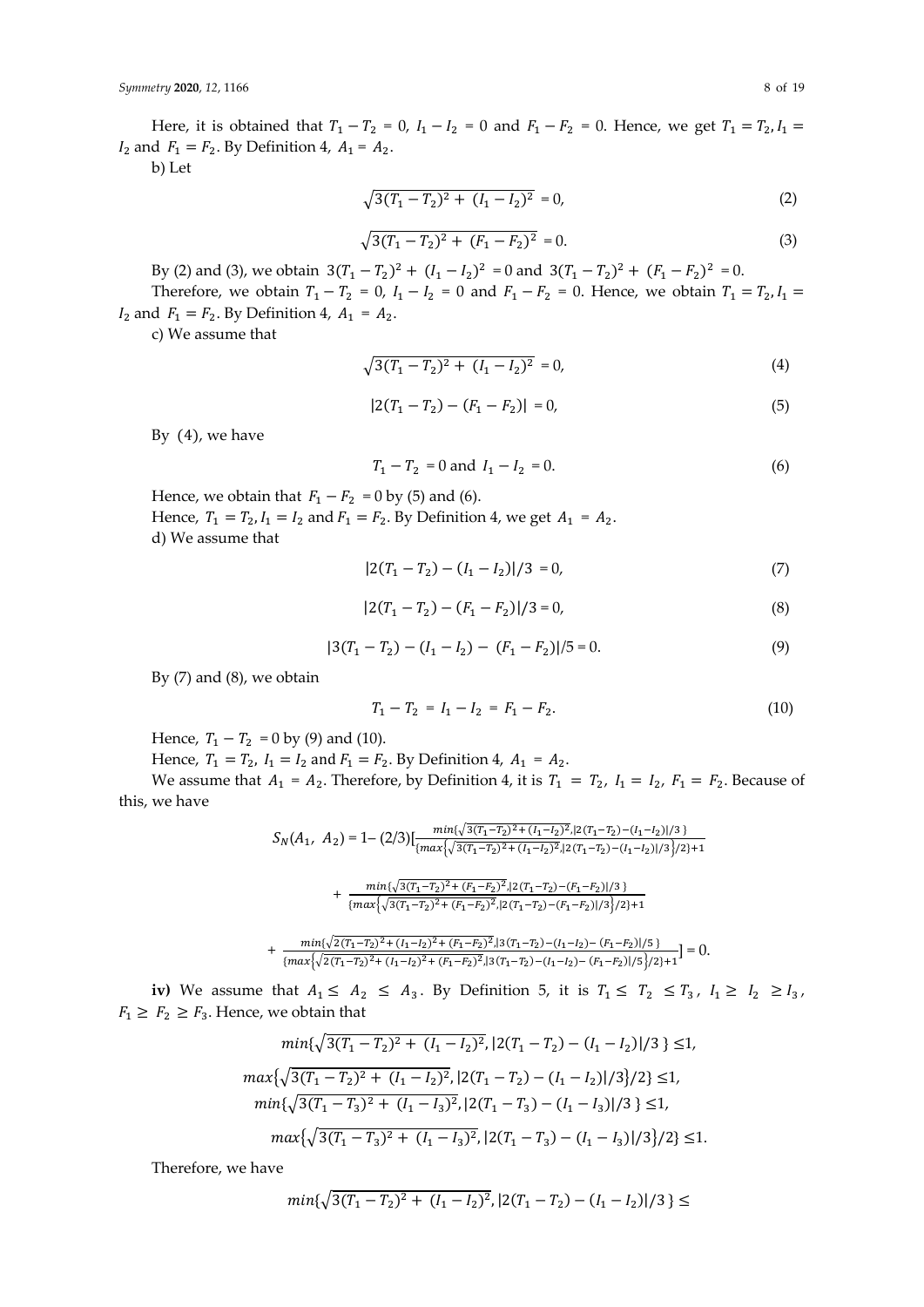$$
min\{\sqrt{3(T_1 - T_3)^2 + (I_1 - I_3)^2}, |2(T_1 - T_3) - (I_1 - I_3)|/3\},\
$$

$$
max\{\sqrt{3(T_1 - T_2)^2 + (I_1 - I_2)^2}, |2(T_1 - T_2) - (I_1 - I_2)|/3\}/2\} \le
$$

$$
max\{\sqrt{3(T_1 - T_3)^2 + (I_1 - I_3)^2}, |2(T_1 - T_3) - (I_1 - I_3)|/3\}/2\}.
$$

Hence,

$$
\frac{\min\{\sqrt{3(T_1-T_2)^2+(I_1-I_2)^2},|2(T_1-T_2)-(I_1-I_2)|/3\}}{\{\max\{\sqrt{3(T_1-T_2)^2+(I_1-I_2)^2},|2(T_1-T_2)-(I_1-I_2)|/3\}/2\}+1} \leq
$$

$$
\frac{\min\{\sqrt{3}(T_1 - T_2)^2 + (I_1 - I_2)^2, |2(T_1 - T_2) - (I_1 - I_2)|/3\}}{\{\max\{\sqrt{3}(T_1 - T_2)^2 + (I_1 - I_2)^2, |2(T_1 - T_2) - (I_1 - I_2)|/3\}/2\} + 1}.
$$
\n(11)

In addition,

$$
\min\{\sqrt{3(T_1 - T_2)^2 + (F_1 - F_2)^2}, |2(T_1 - T_2) - (F_1 - F_2)|/3\} \le 1,
$$
  

$$
\max\{\sqrt{3(T_1 - T_2)^2 + (F_1 - F_2)^2}, |2(T_1 - T_2) - (F_1 - F_2)|/3\}/2\} \le 1,
$$
  

$$
\min\{\sqrt{3(T_1 - T_3)^2 + (F_1 - F_3)^2}, |2(T_1 - T_3) - (F_1 - F_3)|/3\} \le 1,
$$
  

$$
\max\{\sqrt{3(T_1 - T_3)^2 + (F_1 - F_3)^2}, |2(T_1 - T_3) - (F_1 - F_3)|/3\}/2\} \le 1.
$$

Therefore, we obtain that

$$
min\{\sqrt{3(T_1 - T_2)^2 + (F_1 - F_2)^2}, |2(T_1 - T_2) - (F_1 - F_2)|/3\} \le
$$
  
\n
$$
min\{\sqrt{3(T_1 - T_3)^2 + (F_1 - F_3)^2}, |2(T_1 - T_3) - (F_1 - F_3)|/3\},\
$$
  
\n
$$
max\{\sqrt{3(T_1 - T_2)^2 + (F_1 - F_2)^2}, |2(T_1 - T_2) - (F_1 - F_2)|/3\}/2\} \le
$$
  
\n
$$
max\{\sqrt{3(T_1 - T_3)^2 + (F_1 - F_3)^2}, |2(T_1 - T_3) - (F_1 - F_3)|/3\}/2\}.
$$

Hence,

$$
\frac{\min\{\sqrt{3(T_1 - T_2)^2 + (F_1 - F_2)^2}, |2(T_1 - T_2) - (F_1 - F_2)|/3\}}{\{\max\{\sqrt{3(T_1 - T_2)^2 + (F_1 - F_2)^2}, |2(T_1 - T_2) - (F_1 - F_2)|/3\}/2\} + 1} \le \frac{\min\{\sqrt{3(T_1 - T_2)^2 + (F_1 - F_2)^2}, |2(T_1 - T_2) - (F_1 - F_2)|/3\}}{\{\max\{\sqrt{3(T_1 - T_2)^2 + (F_1 - F_2)^2}, |2(T_1 - T_2) - (F_1 - F_2)|/3\}/2\} + 1}.
$$
\n(12)

In addition,

$$
min\{\sqrt{2(T_1 - T_2)^2 + (I_1 - I_2)^2 + (F_1 - F_2)^2}, |3(T_1 - T_2) - (I_1 - I_2) - (F_1 - F_2)|/5\} \le 1,
$$
  
\n
$$
max\{\sqrt{2(T_1 - T_2)^2 + (I_1 - I_2)^2 + (F_1 - F_2)^2}, |3(T_1 - T_2) - (I_1 - I_2) - (F_1 - F_2)|/5\}/
$$
  
\n
$$
3 \le 1,
$$
  
\n
$$
min\{\sqrt{2(T_1 - T_3)^2 + (I_1 - I_3)^2 + (F_1 - F_3)^2}, |3(T_1 - T_3) - (I_1 - I_3) - (F_1 - F_3)|/5\} \le 1,
$$

$$
max\{\sqrt{2(T_1-T_3)^2+(I_1-I_3)^2+(F_1-F_3)^2},|3(T_1-T_3)-(I_1-I_3)-(F_1-F_3)|/5\}/
$$
  
3  $\leq 1$ ,

Hence, we have

$$
min{\sqrt{2(T_1-T_2)^2+(I_1-I_2)^2+(F_1-F_2)^2}}, |3(T_1-T_2)-(I_1-I_2)-(F_1-F_2)|/5\} \le
$$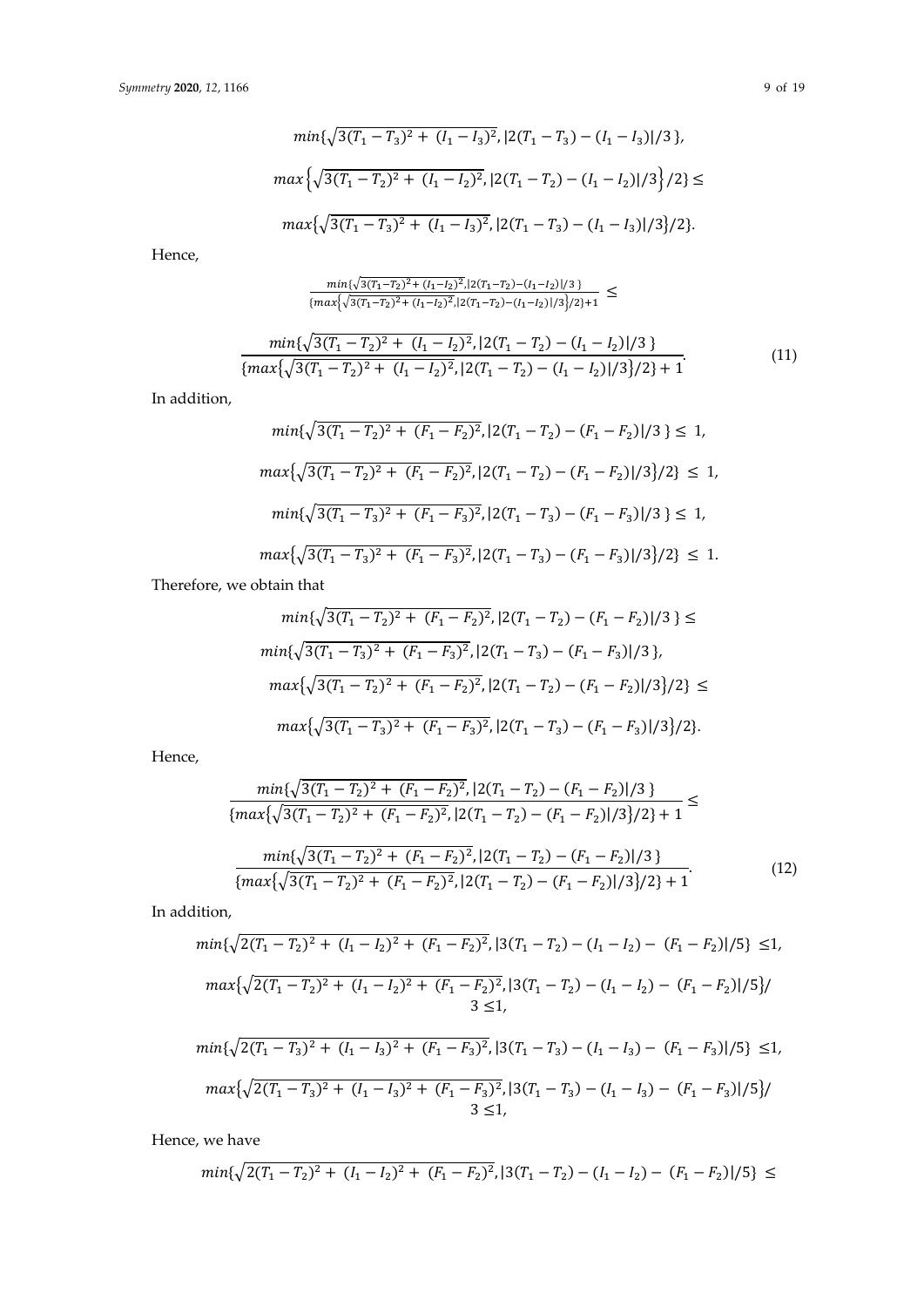$$
min\{\sqrt{2(T_1 - T_3)^2 + (I_1 - I_3)^2 + (F_1 - F_3)^2}, |3(T_1 - T_3) - (I_1 - I_3) - (F_1 - F_3)|/5\},\
$$

$$
max\{\sqrt{2(T_1 - T_2)^2 + (I_1 - I_2)^2 + (F_1 - F_2)^2}, |3(T_1 - T_2) - (I_1 - I_2) - (F_1 - F_2)|/5\}/
$$

$$
2 \le 1,
$$

$$
max\{\sqrt{2(T_1-T_3)^2+(I_1-I_3)^2+(F_1-F_3)^2},|3(T_1-T_3)-(I_1-I_3)-(F_1-F_3)|/5\}/2.
$$

Hence,

$$
\frac{\min\{\sqrt{2(T_1-T_2)^2+(I_1-I_2)^2+(F_1-F_2)^2},|3(T_1-T_2)-(I_1-I_2)-(F_1-F_2)|/5\}}{\{\max\{\sqrt{2(T_1-T_2)^2+(I_1-I_2)^2+(F_1-F_2)^2},|3(T_1-T_2)-(I_1-I_2)-(F_1-F_2)|/5\}/2\}+1} \le
$$

$$
\frac{\min\{\sqrt{2(T_1-T_3)^2+(I_1-I_3)^2+(F_1-F_3)^2}\} \cdot 3(T_1-T_3)-(I_1-I_3)-(F_1-F_3)|/5\}}{\{\max\{\sqrt{2(T_1-T_3)^2+(I_1-I_3)^2+(F_1-F_3)^2}\} \cdot 3(T_1-T_3)-(I_1-I_3)-(F_1-F_3)|/5\}/2\}+1}.
$$
\n(13)

By (11), (12) and (13), we have

$$
1 - (2/3) [\frac{\min\{\sqrt{3(T_1-T_3)^2 + (I_1-I_3)^2, |2(T_1-T_3) - (I_1-I_3)|/3\}}{\{\max\{\sqrt{3(T_1-T_3)^2 + (I_1-I_3)^2, |2(T_1-T_3) - (I_1-I_3)|/3\}}/2\}+1} + \frac{\min\{\sqrt{3(T_1-T_3)^2 + (F_1-F_3)^2, |2(T_1-T_3) - (F_1-F_3)|/3\}}}{\{\max\{\sqrt{3(T_1-T_3)^2 + (F_1-F_3)^2, |2(T_1-T_3) - (F_1-F_3)|/3\}}/2\}+1} + \frac{\min\{\sqrt{2(T_1-T_3)^2 + (I_1-I_3)^2 + (F_1-F_3)^2, |3(T_1-T_3) - (I_1-I_3) - (F_1-F_3)|/5\}}\}}{\{\max\{\sqrt{2(T_1-T_3)^2 + (I_1-I_3)^2 + (F_1-F_3)^2, |3(T_1-T_3) - (I_1-I_3) - (F_1-F_3)|/5\}}/2\}+1} \le 1 - (2/3) [\frac{\min\{\sqrt{3(T_1-T_2)^2 + (I_1-I_2)^2}, |2(T_1-T_2) - (I_1-I_2)|/3\}}{\{\max\{\sqrt{3(T_1-T_2)^2 + (I_1-I_2)^2}, |2(T_1-T_2) - (I_1-I_2)|/3\}}/2\}+1} + \frac{\min\{\sqrt{3(T_1-T_2)^2 + (F_1-F_2)^2}, |2(T_1-T_2) - (F_1-F_2)|/3\}}\}}{\{\max\{\sqrt{3(T_1-T_2)^2 + (F_1-F_2)^2}, |2(T_1-T_2) - (F_1-F_2)|/3\}}/2\}+1} + \frac{\min\{\sqrt{2(T_1-T_2)^2 + (I_1-I_2)^2 + (F_1-F_2)^2}, |3(T_1-T_2) - (I_1-I_2) - (F_1-F_2)|/5\}}}{\{\max\{\sqrt{2(T_1-T_2)^2 + (I_1-I_2)^2 + (F_1-F_2)^2}, |3(T_1-T_2) - (I_1-I_2) - (F_1-F_2)|/5\}}\}}.
$$

Hence, we get  $S_N(A_1, A_3) \leq S_N(A_1, A_2)$  as desired.  $\Box$ 

#### **7. Decision-Making Applications for Neutrosophic Modeling of Talcott Parsons's Action**

In this section, we give an algorithm for applications that allow us to find the ideal society in the grand theory of action of Parsons by taking advantage of the similarity measure in Definition 9. In addition, we give a numeric example to this algorithm.

#### *7.1. Algorithm*

**1. Step:** To find out which societies are closer to the ideal society, the criteria to be considered are determined. The criteria of the ideal society in the grand theory of action of Parsons [17] are taken as below:

- $c_1$  = affectivity versus affective neutrality
- $c_2$  = self-orientation versus collective orientation
- $c_3$  = universalism versus particularism
- $c_4$  = quality versus performance
- $c_5$  = specificity versus diffuseness
	- Let the set of these criteria be  $C = \{c_1, c_2, ..., c_5\}.$

**2. Step:** Let the set of weighted values of the criteria be  $W = \{w_1, w_2, ..., w_m\}$  and let the weighted values be taken as below:

the weighted value of the criterion  $c_1$  is  $w_1$ ,

the weighted value of the criterion  $c_2$  is  $w_2$ ,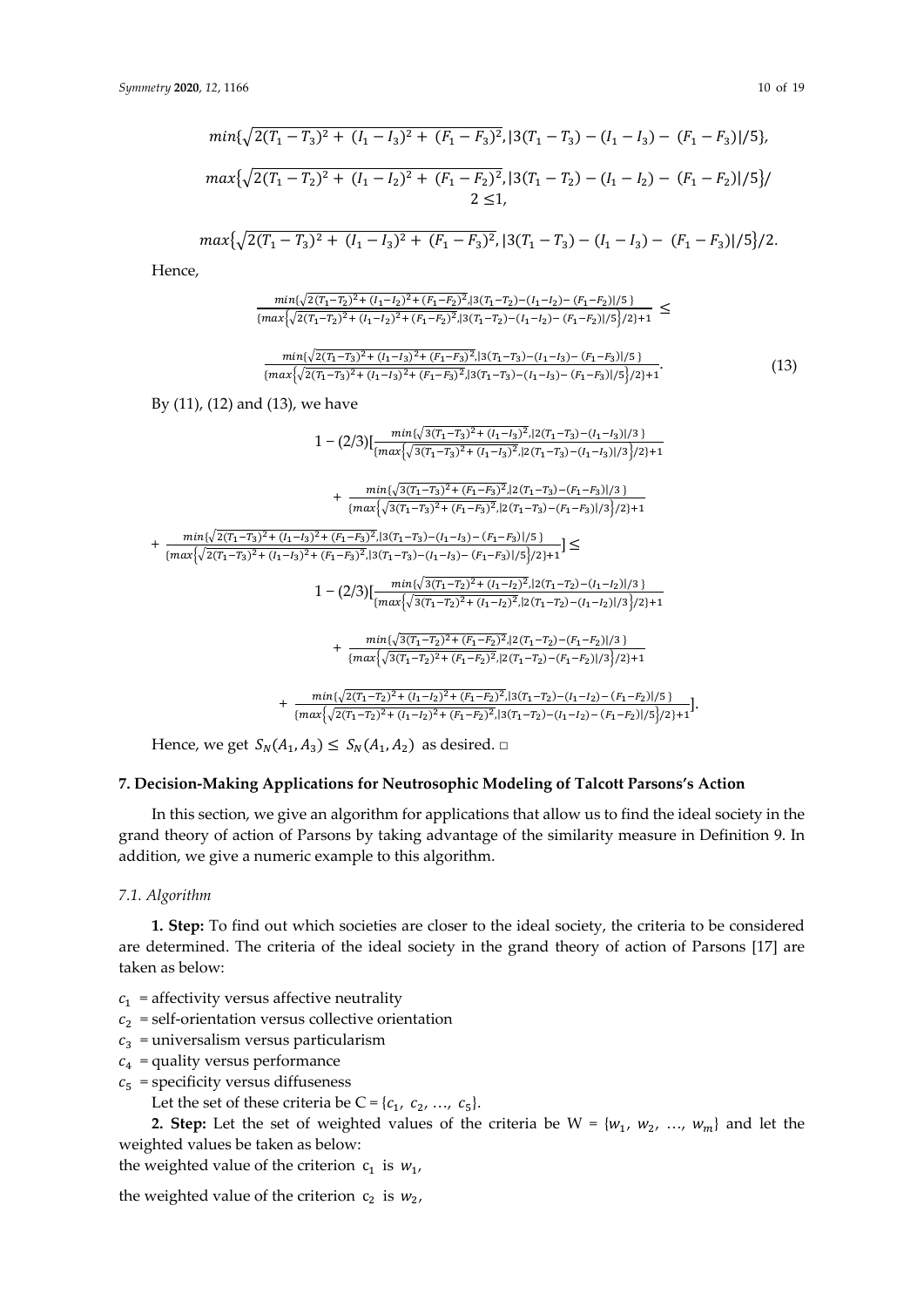the weighted value of the criterion  $c_3$  is  $w_3$ , the weighted value of the criterion  $c_4$  is  $w_4$  and the weighted value of the criterion  $c_5$  is  $w_5$ .

In addition, it must be  $\sum_{i=1}^{m} w_i = 1$  and  $w_1, w_2, ..., w_m \in [0,1].$ 

In this study, we will take the weighted value of each criterion as equal. If necessary, different weighted values can be selected for each criterion.

**3. Step:** Each society that will be taken into ideal society assessment should be evaluated by sociologists determined as a single-valued neutrosophic number. Let  $T = \{t_1, t_2, ..., t_n\}$  be set of societies. Symbolic representation of societies as single-valued neutrosophic sets are denoted as:

$$
t_{1} = \{c_{1}: \langle T_{t_{1}(c_{1})}, I_{t_{1}(c_{1})}, F_{t_{1}(c_{1})} \rangle, c_{2}: \langle T_{t_{1}(c_{2})}, I_{t_{1}(c_{2})}, F_{t_{1}(c_{2})} \rangle, \dots, c_{5}: \langle T_{t_{1}(c_{5})}, I_{t_{1}(c_{5})}, F_{t_{1}(c_{5})} \rangle; c_{i} \in C
$$
  
(i = 1, 2, ..., 5)\},  

$$
t_{2} = \{c_{1}: \langle T_{t_{2}(c_{1})}, I_{t_{2}(c_{1})}, F_{t_{2}(c_{1})} \rangle, c_{2}: \langle T_{t_{2}(c_{2})}, I_{t_{2}(c_{2})}, F_{t_{2}(c_{2})} \rangle, \dots, c_{5}: \langle T_{t_{2}(c_{5})}, I_{t_{2}(c_{5})}, F_{t_{2}(c_{5})} \rangle; c_{i} \in C
$$
  
(i = 1, 2, ..., 5)\},

 $t_3 = \{c_1 < T_{t_3(c_1)}, \ I_{t_3(c_1)}, F_{t_3(c_1)} > , \ c_2 < T_{t_3(c_2)}, \ I_{t_3(c_2)}, F_{t_3(c_2)} > , \ldots, \ c_5 < T_{t_3(c_5)}, \ I_{t_3(c_5)}, F_{t_3(c_5)} > ; \ c_i \in C_i \}$  $(i = 1, 2, ..., 5)$ 

$$
t_n = \{c_1: T_{t_n(c_1)}, I_{t_n(c_1)}, F_{t_n(c_1)}\}, c_2: T_{t_n(c_2)}, I_{t_n(c_2)}, F_{t_n(c_2)}\}, \dots, c_5: T_{t_n(c_5)}, I_{t_n(c_5)}, F_{t_n(c_5)}\}
$$
;  $c_i \in$  C (i = 1, 2, ..., 5)\}.

Here,  $c_1$ ,  $c_2$ , ...,  $c_5$  are the criteria in Step 1. Thus, each society will be obtained as a single-valued neutrosophic number according to the given criteria.

**4. Step:** To compare how close the societies are to ideal society in the theory of Parsons, an imaginary perfect society is determined. Perfect society under the similarity measure we have obtained should be as

$$
\mathrm{I}=\{c_1\!\!:\!\!\!<\!\!1,0,0\!\!>,\ x_2\!\!:\!\!<\!\!1,0,0\!\!>,\ \ldots,\ c_5\!\!:\!\!<\!\!1,0,0\!\!); \ c_i\in\mathrm{C}\ (i=1,2,\ldots,5)\}.
$$

Hence, we will accept the existence of an imaginary society that includes 100% truth, 0% uncertainty and 0% falsity according to each criterion.

**5. Step:** We express the societies given as a single-valued neutrosophic set in step 3 in a table according to criteria. Thus, we will obtain Table 3.

| Table 3. Criteria table of societies. |  |
|---------------------------------------|--|
| Cэ                                    |  |

|               |                                                                                                                                                                                                                                                                     | $c_1$ $c_2$ $c_3$ | $c_4$ $c_5$                                                                                                                                                                                          |
|---------------|---------------------------------------------------------------------------------------------------------------------------------------------------------------------------------------------------------------------------------------------------------------------|-------------------|------------------------------------------------------------------------------------------------------------------------------------------------------------------------------------------------------|
|               | $t_1 \quad \sphericalangle T_{t_1(c_1)}, \,\, I_{t_1(c_1)}, F_{t_1(c_1)} \rangle \quad \cdots \quad \sphericalangle T_{t_1(c_3)}, \,\, I_{t_1(c_3)}, F_{t_1(c_3)} \rangle \quad \cdots \quad \sphericalangle T_{t_1(c_5)}, \,\, I_{t_1(c_5)}, F_{t_1(c_5)} \rangle$ |                   |                                                                                                                                                                                                      |
|               | $t_2 \quad \sphericalangle T_{t_2(c_1)}, \ I_{t_2(c_1)}, F_{t_2(c_1)} \rangle \quad \cdots \quad \sphericalangle T_{t_2(c_3)}, \ I_{t_2(c_3)}, F_{t_2(c_3)} \rangle \quad \cdots \quad \sphericalangle T_{t_2(c_5)}, \ I_{t_2(c_5)}, F_{t_2(c_5)} \rangle$          |                   |                                                                                                                                                                                                      |
| $\sim$ $\sim$ |                                                                                                                                                                                                                                                                     |                   |                                                                                                                                                                                                      |
|               | the contract of the contract of the contract of the contract of the contract of the contract of the                                                                                                                                                                 |                   |                                                                                                                                                                                                      |
| $\cdot$       |                                                                                                                                                                                                                                                                     |                   |                                                                                                                                                                                                      |
|               |                                                                                                                                                                                                                                                                     |                   | $t_n \prec T_{t_n(c_1)}, \quad I_{t_n(c_1)}, F_{t_n(c_1)} \succ \cdots \prec T_{t_n(c_3)}, \quad I_{t_n(c_3)}, F_{t_n(c_3)} \succ \cdots \prec T_{t_n(c_5)}, \quad I_{t_n(c_5)}, F_{t_n(c_5)} \succ$ |

**6. Step:** We will process each criterion values given for each society separately and each criterion values of the perfect society I in Step 4 separately with similarity measure. Hence, we will obtain Table 4.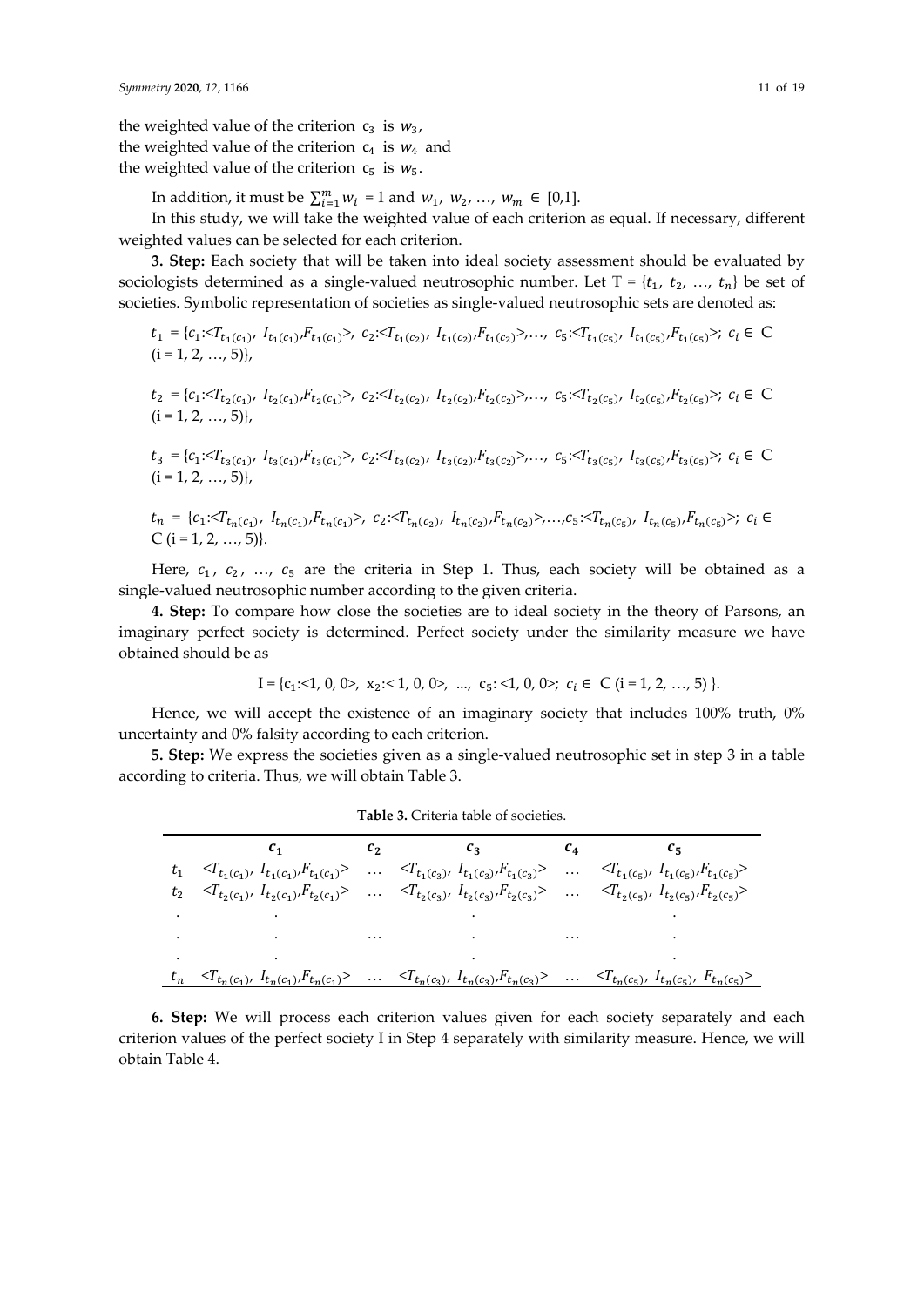|                                                                                           | $c_1$ $c_2$ $c_3$ $c_4$ $c_5$                           |  |
|-------------------------------------------------------------------------------------------|---------------------------------------------------------|--|
| $t_1$ $S_N(I_{c_1}, t_{1_{c_1}})$ $S_N(I_{c_3}, t_{1_{c_3}})$ $S_N(I_{c_5}, t_{1_{c_5}})$ |                                                         |  |
| $t_2$ $S_N(l_{c_1}, t_{2_{c_1}})$ $S_N(l_{c_3}, t_{2_{c_3}})$ $S_N(l_{c_5}, t_{2_{c_5}})$ |                                                         |  |
|                                                                                           |                                                         |  |
|                                                                                           |                                                         |  |
|                                                                                           |                                                         |  |
|                                                                                           |                                                         |  |
|                                                                                           |                                                         |  |
|                                                                                           |                                                         |  |
| $t_n$ $S_N(I_{c_1}, t_{n_{c_1}})$                                                         | $S_N(I_{c_3}, t_{n_{c_3}})$ $S_N(I_{c_5}, t_{n_{c_5}})$ |  |

**Table 4.** Similarity table for each social criteria to perfect society criteria.

**7. Step:** In this step, we will obtain a weighted similarity table (Table 5).

**Table 5.** Weighted similarity table for each social criteria to perfect society criteria.

|       | $W_1C_1$                                                                                                                                                                                                                                                                                                                                                                                                                                                    | $w_2c_2$ | $W_3C_3$                                                                                                                                                                                                                                                                                                                                                                                                                                                    | $W_4C_4$                                                                                                                       | $W_5C_5$                                                                          |
|-------|-------------------------------------------------------------------------------------------------------------------------------------------------------------------------------------------------------------------------------------------------------------------------------------------------------------------------------------------------------------------------------------------------------------------------------------------------------------|----------|-------------------------------------------------------------------------------------------------------------------------------------------------------------------------------------------------------------------------------------------------------------------------------------------------------------------------------------------------------------------------------------------------------------------------------------------------------------|--------------------------------------------------------------------------------------------------------------------------------|-----------------------------------------------------------------------------------|
|       | $w_1 S_N (I_{c_1}, t_{1_{c_1}})$                                                                                                                                                                                                                                                                                                                                                                                                                            | .        | $w_3S_N(I_{c_3}, t_{1_{c_3}})$                                                                                                                                                                                                                                                                                                                                                                                                                              | $\dddotsc$                                                                                                                     | $w_5 S_N (I_{c_5}, t_{1_{c_5}})$                                                  |
|       | $t_2$ $w_1 S_N (I_{c_1}, t_{2_{c_1}})$                                                                                                                                                                                                                                                                                                                                                                                                                      | .        | $w_3S_N(I_{c_3}, t_{2_{c_3}})$                                                                                                                                                                                                                                                                                                                                                                                                                              | .                                                                                                                              | $w_5S_N(I_{c_5}, t_{2_{c_5}})$                                                    |
|       |                                                                                                                                                                                                                                                                                                                                                                                                                                                             |          |                                                                                                                                                                                                                                                                                                                                                                                                                                                             | $\cdots$                                                                                                                       |                                                                                   |
| ۰     | and the state of the state of                                                                                                                                                                                                                                                                                                                                                                                                                               |          | $\mathcal{L}(\mathcal{L}(\mathcal{L}(\mathcal{L}(\mathcal{L}(\mathcal{L}(\mathcal{L}(\mathcal{L}(\mathcal{L}(\mathcal{L}(\mathcal{L}(\mathcal{L}(\mathcal{L}(\mathcal{L}(\mathcal{L}(\mathcal{L}(\mathcal{L}(\mathcal{L}(\mathcal{L}(\mathcal{L}(\mathcal{L}(\mathcal{L}(\mathcal{L}(\mathcal{L}(\mathcal{L}(\mathcal{L}(\mathcal{L}(\mathcal{L}(\mathcal{L}(\mathcal{L}(\mathcal{L}(\mathcal{L}(\mathcal{L}(\mathcal{L}(\mathcal{L}(\mathcal{L}(\mathcal{$ |                                                                                                                                |                                                                                   |
|       | $\mathcal{L}_{\mathcal{A}}$ and $\mathcal{L}_{\mathcal{A}}$ are the second contributions of the second contribution $\mathcal{L}_{\mathcal{A}}$                                                                                                                                                                                                                                                                                                             |          |                                                                                                                                                                                                                                                                                                                                                                                                                                                             |                                                                                                                                | and the state of the                                                              |
| ٠     | $\mathcal{L}(\mathcal{L}(\mathcal{L}(\mathcal{L}(\mathcal{L}(\mathcal{L}(\mathcal{L}(\mathcal{L}(\mathcal{L}(\mathcal{L}(\mathcal{L}(\mathcal{L}(\mathcal{L}(\mathcal{L}(\mathcal{L}(\mathcal{L}(\mathcal{L}(\mathcal{L}(\mathcal{L}(\mathcal{L}(\mathcal{L}(\mathcal{L}(\mathcal{L}(\mathcal{L}(\mathcal{L}(\mathcal{L}(\mathcal{L}(\mathcal{L}(\mathcal{L}(\mathcal{L}(\mathcal{L}(\mathcal{L}(\mathcal{L}(\mathcal{L}(\mathcal{L}(\mathcal{L}(\mathcal{$ |          | $\mathcal{L}(\mathcal{L}(\mathcal{L}(\mathcal{L}(\mathcal{L}(\mathcal{L}(\mathcal{L}(\mathcal{L}(\mathcal{L}(\mathcal{L}(\mathcal{L}(\mathcal{L}(\mathcal{L}(\mathcal{L}(\mathcal{L}(\mathcal{L}(\mathcal{L}(\mathcal{L}(\mathcal{L}(\mathcal{L}(\mathcal{L}(\mathcal{L}(\mathcal{L}(\mathcal{L}(\mathcal{L}(\mathcal{L}(\mathcal{L}(\mathcal{L}(\mathcal{L}(\mathcal{L}(\mathcal{L}(\mathcal{L}(\mathcal{L}(\mathcal{L}(\mathcal{L}(\mathcal{L}(\mathcal{$ | $\mathcal{L}(\mathcal{L}^{\mathcal{L}})$ , $\mathcal{L}(\mathcal{L}^{\mathcal{L}})$ , $\mathcal{L}(\mathcal{L}^{\mathcal{L}})$ | $\mathcal{L}^{\text{max}}_{\text{max}}$ , $\mathcal{L}^{\text{max}}_{\text{max}}$ |
| $t_n$ | $w_1 S_N (I_{c_1}, t_{n_{c_1}})$                                                                                                                                                                                                                                                                                                                                                                                                                            |          | $w_3 S_N (I_{c_3}, t_{n_{c_3}})$                                                                                                                                                                                                                                                                                                                                                                                                                            | $\cdots$                                                                                                                       | $w_5 S_N (I_{c_5}, t_{n_{c_5}})$                                                  |

In this study, this step is not needed since we take the same weighted value of each criterion. More precisely, Tables 5 and 4 will be the same since the weighted values are equal. This step can be used if necessary.

# **8. Step:**

In this last step, we will obtain a similarity value table (Table 6) by applying  $S_{Nk}(t_k, 1)$  =  $\sum_{i=1}^{n} w_i \cdot S_N(I_{c_i}, t_{k_{c_i}}).$ 

**Table 6.** Similarity value table of societies to the perfect society.

|          | The Similarity Value |
|----------|----------------------|
| $t_{1}$  | $S_{N1}(t_1, 1)$     |
| $t_2$    | $S_{N2}(t_2, 1)$     |
| ٠        |                      |
|          |                      |
|          |                      |
| $\tau_n$ | $S_{Nn}(t_n, 1)$     |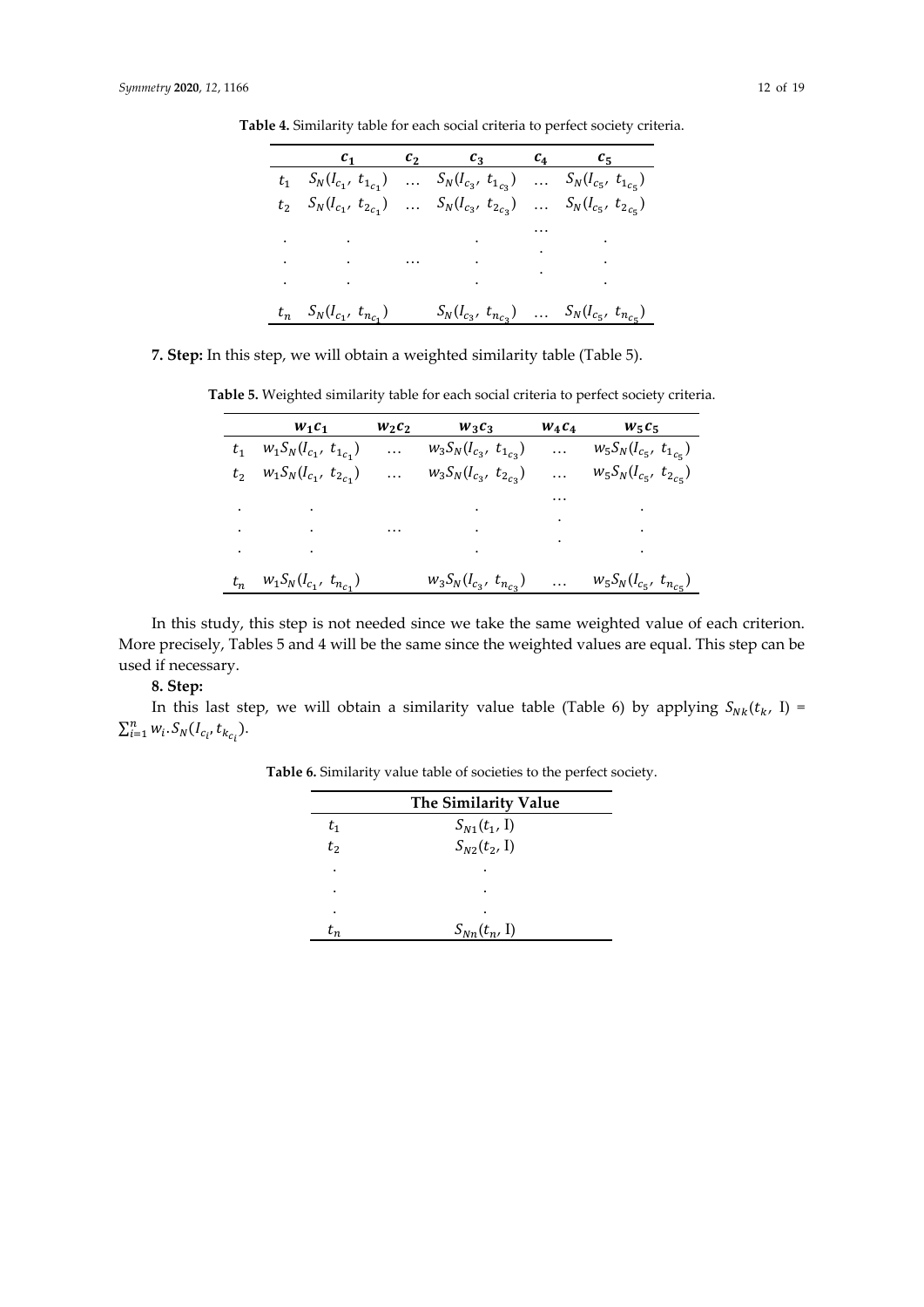

**Graph 1:** Diagram of the algorithm.

## *7.2. Numeric Example*

Using the steps in Algorithm 1, we show how close the 4 societies are to the ideal society.

**1. Step:** Let the criteria of an ideal society in the theory of Parsons be as it is in Step 1 of Algorithm 1;

 $c_1$  = affectivity versus affective neutrality

- $c_2$  = self-orientation versus collective orientation
- $c_3$  = universalism versus particularism
- $c_4$  = quality versus performance
- $c_5$  = specificity versus diffuseness

Let C = { $c_1$ ,  $c_2$ , ...,  $c_5$ } be the set of criteria.

**2. Step:** In this example, we will take the weight values of each criterion equal so that  $w_1 = w_2$  $= ... = w_5 = 0.2$ .

**3. Step:** Let the set of societies be  $T = \{t_1, t_2, t_3, t_4\}$ . We assume that the single-valued neutrosophic set with evaluation of societies by sociologists according to the criteria in Step 1 will be as below:

 $t_1 = \{c_1 \le 0.6, 0.2, 0.1 > c_2 \le 0.7, 0.2, 0.1 > c_3 \le 0.4, 0.1, 0.2 > c_4 \le 0.8, 0.1, 0 > c_5 \le 0.5, 0.1, 0.2 >\}$ 

 $t_2 = \{c_1:0.5, 0.2, 0.3>, c_2:0.6, 0.1, 0.3>, c_3:0.8, 0.1, 0.2>, c_4:0.4, 0.1, 0.4>, c_5:0.9, 0, 0.1>\}$ 

 $t_3 = \{c_1: 0.5, 0.2, 0.1 > c_2: 0.8, 0.1, 0.1 > c_3: 0.8, 0.1, 0 > c_4: 0.7, 0.2, 0.1 > c_5: 0.7, 0.2, 0.3 >\}$ 

 $t_4 = \{c_1 \le 0.7, 0.2, 0.1\}$ ,  $c_2 \le 0.6, 0.2, 0.2\}$ ,  $c_3 \le 0.7, 0.2, 0.1\}$ ,  $c_4 \le 0.7, 0.1, 0.2\}$ ,  $c_5 \le 0.8, 0.1, 0.1\}$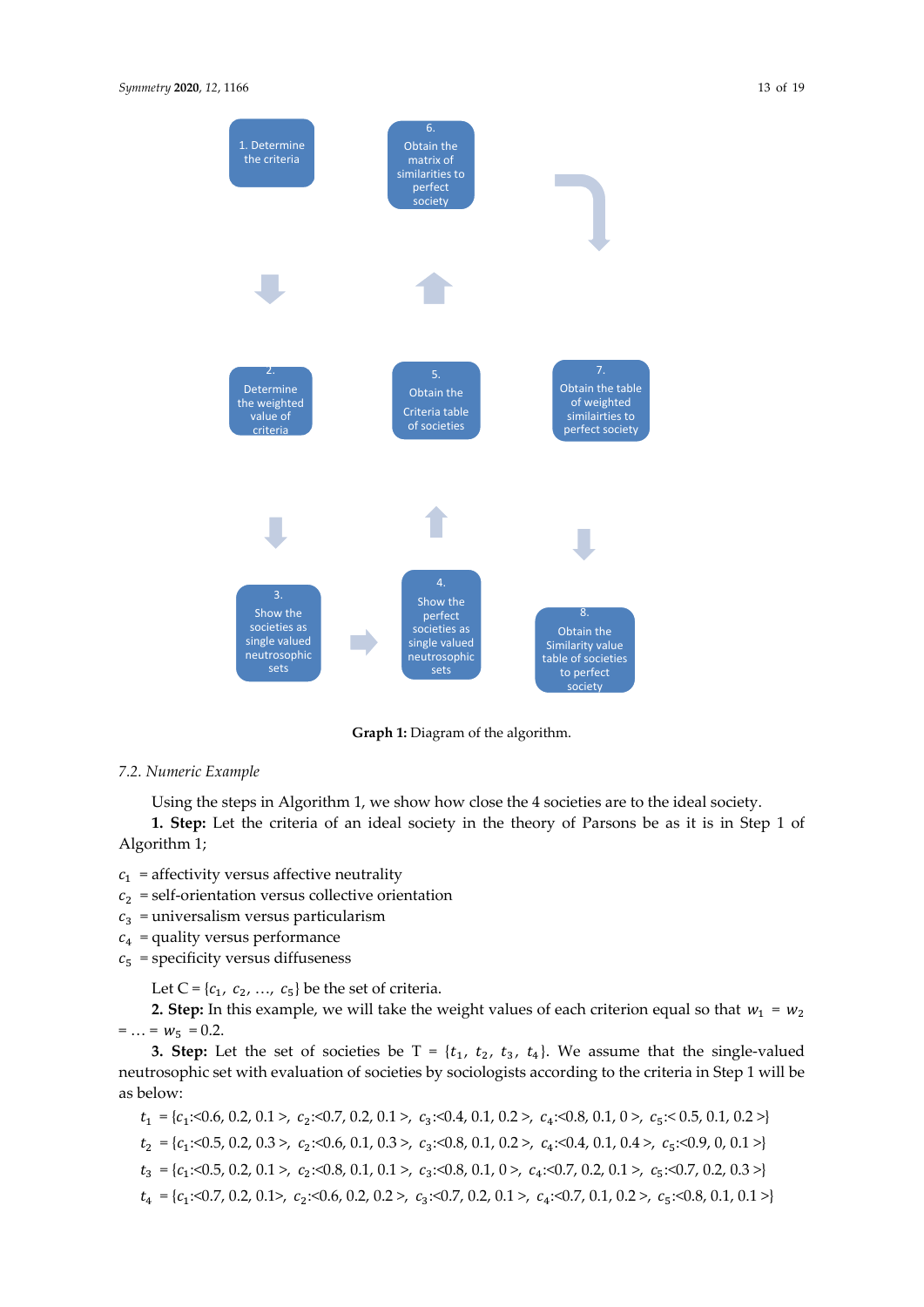**4. Step:** Let the dream perfect society that we compare societies be

$$
I = \{c_1: \le 1, 0, 0>, c_2: \le 1, 0, 0>, c_3: \le 1, 0, 0>, c_3: \le 1, 0, 0, c_4: \le 1, 0, 0>, c_5: \le 1, 0, 0\}.
$$

**5. Step:** Let us express the societies as a single-valued neutrosophic set in Step 3 in Table 7.

| $c_{1}$                                                                                    | $c_{2}$ | $c_{3}$ | $c_4$ | $c_{\rm S}$ |
|--------------------------------------------------------------------------------------------|---------|---------|-------|-------------|
| $t_1$ < 0.6, 0.2, 0.1> < 0.7, 0.2, 0.1> < 0.4, 0.1, 0.2> < 0.8, 0.1, 0.2> < 0.5, 0.1, 0.2> |         |         |       |             |
| $t_2$ < 0.5, 0.2, 0.3> < 0.6, 0.1, 0.3> < 0.8, 0.1, 0.2> < 0.4, 0.1, 0.4> < 0.9, 0, 0.1>   |         |         |       |             |
| $t_3$ < 0.5, 0.2, 0.1> < 0.8, 0.1, 0.1> < 0.8, 0.1, 0> < 0.7, 0.2, 0.1> < 0.7, 0.2, 0.3>   |         |         |       |             |
| $t_4$ <0.7, 0.2, 0.1> <0.6, 0.2, 0.2> <0.7, 0.2, 0.1> <0.7, 0.1, 0.2> <0.8, 0.1, 0.1>      |         |         |       |             |

**Table 7.** The criteria table of societies.

**6. Step:** Using the similarity measure, we obtain the similarity table (Table 8) which is the similarity of the criteria of societies to the criteria of the perfect society.

**Table 8.** The similarity table of the criteria of societies to the criteria of the perfect society.

|                            | $c_1$                                    | $c_2$ | $c_3$ | $c_4$                                  | $c_{5}$ |
|----------------------------|------------------------------------------|-------|-------|----------------------------------------|---------|
|                            | $t_1$ 0.5351 0.6088 0.4121 0.7489 0.4700 |       |       |                                        |         |
|                            | $t_2$ 0.4263 0.5132 0.6930 0.3734 0.8494 |       |       |                                        |         |
|                            | $t_3$ 0.4700 0.7196 0.7489 0.6088 0.5610 |       |       |                                        |         |
| $t_{\scriptscriptstyle A}$ |                                          |       |       | 0.6088  0.5112  0.6088  0.6088  0.7196 |         |

**7. Step:** In this example, there is no need to make any changes in Table 8 since we take the weighted value of each criterion as equal.

**8. Step:** In this step, we obtain similarity values of the societies in Table 8 to the perfect society.

Now, we obtain the similarity values of the societies in Table 9 and we obtain Table 10 by dividing the values in Table 9 by 5, taking the weighted values as equal for each society on 5 criteria and, hence, getting the results in the range [0,1].

**Table 9.** The similarity value table of the societies to the perfect society.

|         | The Similarity Value      |
|---------|---------------------------|
| $t_{1}$ | $S_{N1}(t_1, I) = 2.7749$ |
| $t_2$   | $S_{N2}(t_2, I) = 2.8553$ |
| $t_3$   | $S_{N3}(t_3, I) = 3.1083$ |
| t4      | $S_{N4}(t_4, I) = 3.0572$ |

|         | <b>The Similarity Rate</b> |
|---------|----------------------------|
| $t_{1}$ | $S_{N1}(t_1, I) = 0.5549$  |
| $t_{2}$ | $S_{N2}(t_2, I) = 0.5710$  |
| $t_{3}$ | $S_{N3}(t_3, I) = 0.6216$  |
| t4      | $S_{N4}(t_4, I) = 0.6114$  |

**Table 10.** The similarity rate of the societies to the perfect society.

In addition, the similarity value of each society to the perfect society in Table 10 is obtained. The result of the evaluation is given. Thus, societies closest to the perfect society are obtained as  $t_3$ ,  $t_4$ ,  $t_2$  and  $t_1$  respectively.

## **8. Sensitivity Analysis**

In 7.1 Numeric example, we take the weighted values of criteria  $W = \{w_1, w_2, ..., w_m\}$  equal such that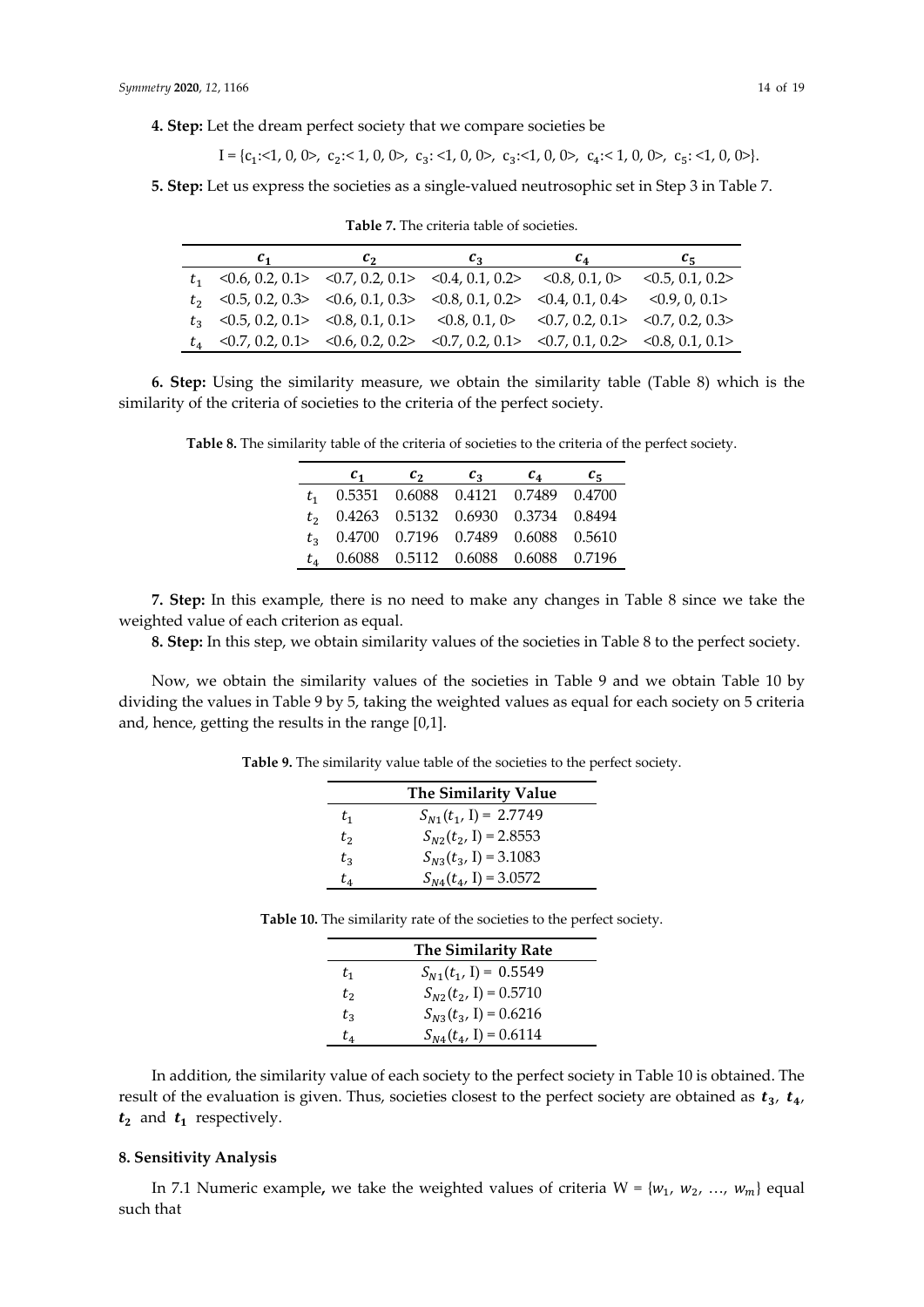the weighted value of  $c_1$  criteria  $w_1 = 0.2$ the weighted value of  $c_2$  criteria  $w_2 = 0.2$ the weighted value of  $c_3$  criteria  $w_3 = 0.2$ the weighted value of  $c_4$  criteria  $w_4 = 0.2$ the weighted value of  $c_5$  criteria  $w_5 = 0.2$ 

Thus, societies closest to the perfect society are obtained as  $t_3$ ,  $t_4$ ,  $t_2$ ,  $t_1$  respectively. a) If we take the W = {{ $w_1$  = 0.1,  $w_2$  = 0.3,  $w_3$  = 0.2,  $w_4$  = 0.2,  $w_5$  = 0.2}, then we obtain that societies closest to the perfect society are obtained as  $t_3$ ,  $t_4$ ,  $t_2$  and  $t_1$  respectively (Table 11).

**Table 11.** The similarity rate of the societies to the perfect society for W =  $\{w_1 = 0.1, w_2 = 0.3, w_3 = 0.1, w_4 = 0.1, w_5 = 0.1, w_6 = 0.1, w_7 = 0.1, w_8 = 0.1, w_9 = 0.1, w_1 = 0.1, w_1 = 0.1, w_2 = 0.1, w_3 = 0.1, w_4 = 0.1, w_5 = 0.1, w_7$ 0.2,  $w_4 = 0.2$ ,  $w_5 = 0.2$ .

|         | <b>The Similarity Rate</b> |
|---------|----------------------------|
| $t_{1}$ | $S_{N1}(t_1, I) = 0.55235$ |
| $t_2$   | $S_{N2}(t_2, I) = 0.57975$ |
| t2      | $S_{N3}(t_3, I) = 0.64662$ |
| t4      | $S_{N4}(t_4, I) = 0.60168$ |

Thus, we obtain the same result with the Numeric Example 7.1.

b) If we take the W = {{ $w_1$  = 0.2,  $w_2$  = 0.2,  $w_3$  = 0.3,  $w_4$  = 0.1,  $w_5$  = 0.2}, then we obtain that societies closest to the perfect society are obtained as  $t_3$ ,  $t_4$ ,  $t_2$  and  $t_1$  respectively (Table 12).

**Table 12.** The similarity rate of the societies to the perfect society for W =  $\{w_1 = 0.2, w_2 = 0.2, w_3 = 0.2, w_4 = 0.2, w_5 = 0.2, w_6 = 0.2, w_7 = 0.2, w_8 = 0.2, w_9 = 0.2, w_1 = 0.2, w_1 = 0.2, w_2 = 0.2, w_3 = 0.2, w_4 = 0.2, w_5 = 0.2, w_6$ 0.3,  $w_4 = 0.1$ ,  $w_5 = 0.2$ .

|         | <b>The Similarity Rate</b> |
|---------|----------------------------|
| t1      | $S_{N1}(t_1, I) = 0.5213$  |
| t,      | $S_{N2}(t_2, I) = 0.60302$ |
| $t_{3}$ | $S_{N3}(t_3, I) = 0.63567$ |
| t4      | $S_{N4}(t_4, I) = 0.61144$ |

Thus, we obtain same result with Numeric Example 7.1.

c) If we take the W = { ${w_1 = 0.3, w_2 = 0.1, w_3 = 0.2, w_4 = 0.2, w_5 = 0.2}$ }, then we obtain that societies closest to the perfect society are obtained as  $t_4$ ,  $t_3$ ,  $t_2$  and  $t_1$  respectively (Table 13).

**Table 13.** The similarity rate of the societies to the perfect society for  $W = \{(w_1 = 0.3, w_2 = 0.1, w_3 = 0.1, w_4 = 0.0, w_5 = 0.0\}$ 0.2,  $w_4 = 0.2$ ,  $w_5 = 0.2$ .

|         | <b>The Similarity Rate</b> |
|---------|----------------------------|
| $t_{1}$ | $S_{N1}(t_1, 1) = 0.54761$ |
| $t_2$   | $S_{N2}(t_2, I) = 0.56237$ |
| $t_{3}$ | $S_{N3}(t_3, I) = 0.5967$  |
| t4      | $S_{N4}(t_4, I) = 0.6212$  |

Thus, we obtain a different result from Numeric Example 7.1.

d) If we take the W = { ${w_1 = 0.2, w_2 = 0.2, w_3 = 0.1, w_4 = 0.3, w_5 = 0.2}$ }, then we obtain that societies closest to the perfect society are obtained as  $t_4$ ,  $t_1$ ,  $t_2$  and  $t_3$  respectively (Table 14).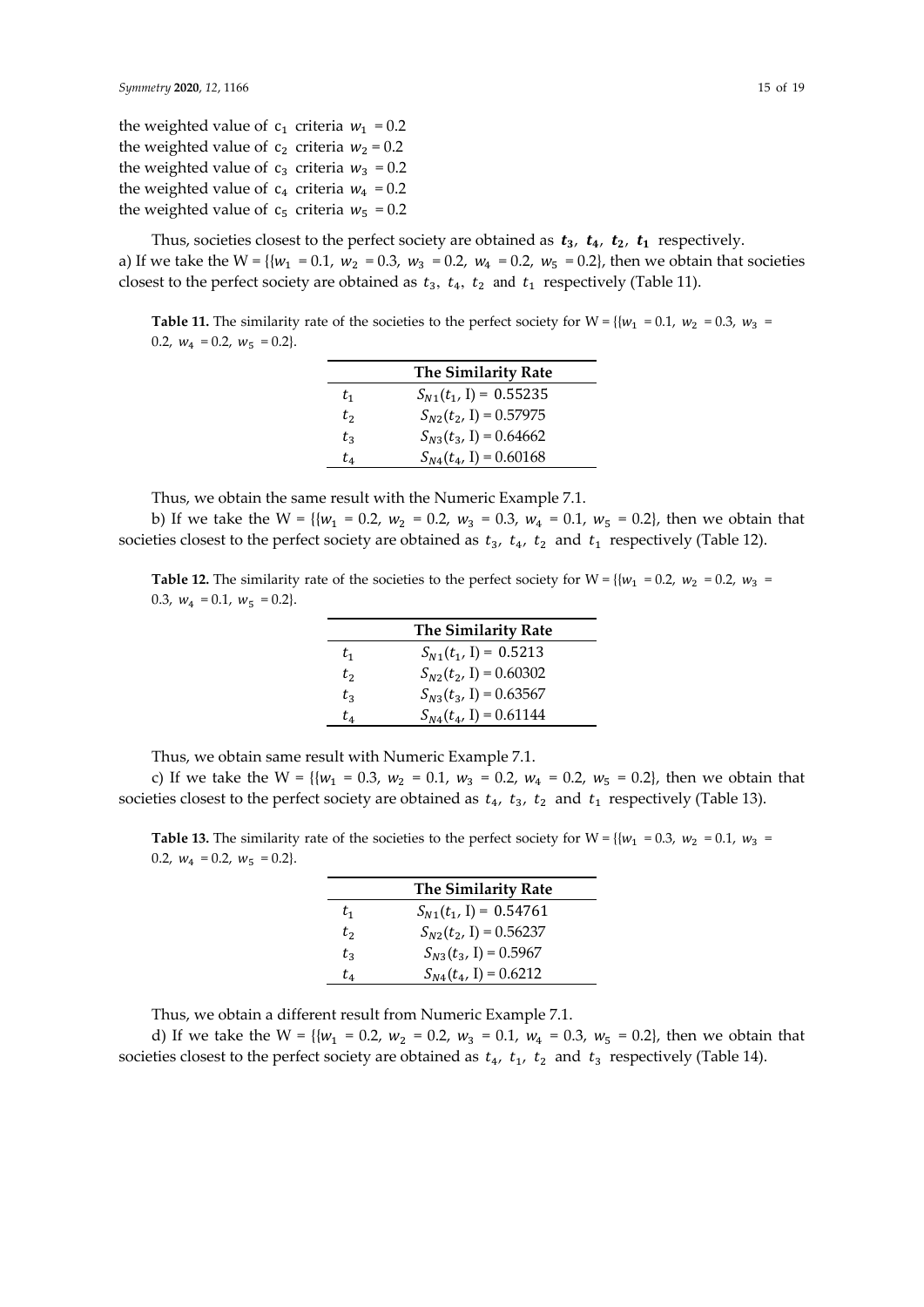| <b>The Similarity Rate</b> |                            |
|----------------------------|----------------------------|
| $t_{1}$                    | $S_{N1}(t_1, I) = 0.58866$ |
| t <sub>2</sub>             | $S_{N2}(t_2, I) = 0.5391$  |
| $t_{3}$                    | $S_{N3}(t_3, I) = 0.36379$ |
| $t_{4}$                    | $S_{N4}(t_4, I) = 0.61144$ |

Thus, we obtain a different result with Numeric Example 7.1.

e) If we take the W = { ${w_1 = 0.2, w_2 = 0.2, w_3 = 0.2, w_4 = 0.3, w_5 = 0.1}$ , then we obtain that societies closest to the perfect society are obtained as  $t_3$ ,  $t_4$ ,  $t_1$  and  $t_2$  respectively (Table 15).

**Table 15.** The similarity rate of the societies to the perfect society for  $W = \{w_1 = 0.2, w_2 = 0.2, w_3 = 0.2, w_4 = 0.2, w_5 = 0.2, w_6 = 0.2, w_7 = 0.2, w_8 = 0.2, w_9 = 0.2, w_1 = 0.2, w_1 = 0.2, w_2 = 0.2, w_3 = 0.2, w_4 = 0.2, w_5 = 0.2, w_6 =$ 0.2,  $w_4 = 0.3$ ,  $w_5 = 0.1$ .

|                | <b>The Similarity Rate</b> |
|----------------|----------------------------|
| $t_{1}$        | $S_{N1}(t_1, I) = 0.58287$ |
| t <sub>2</sub> | $S_{N2}(t_2, I) = 0.52346$ |
| $t_{3}$        | $S_{N3}(t_3, I) = 0.62644$ |
| t4             | $S_{N4}(t_4, I) = 0.60036$ |

Thus, we obtain a different result from Numeric Example 7.1.

f) If we take the W = { ${w_1 = 0.2, w_2 = 0.2, w_3 = 0.2, w_4 = 0.1, w_5 = 0.3}$ , then we obtain that societies closest to the perfect society are obtained as  $t_4$ ,  $t_2$ ,  $t_3$  and  $t_1$  respectively (Table 16).

**Table 16.** The similarity rate of the societies to the perfect society for W =  $\{w_1 = 0.2, w_2 = 0.2, w_3 = 0.2, w_4 = 0.2, w_5 = 0.2, w_6 = 0.2, w_7 = 0.2, w_8 = 0.2, w_9 = 0.2, w_1 = 0.2, w_1 = 0.2, w_2 = 0.2, w_3 = 0.2, w_4 = 0.2, w_5 = 0.2, w_6$ 0.2,  $w_4 = 0.1$ ,  $w_5 = 0.3$ .

|         | <b>The Similarity Rate</b> |
|---------|----------------------------|
| $t_{1}$ | $S_{N1}(t_1, I) = 0.52709$ |
| $t_{2}$ | $S_{N2}(t_2, I) = 0.61866$ |
| $t_{3}$ | $S_{N3}(t_3, I) = 0.61688$ |
| $t_{4}$ | $S_{N4}(t_4, I) = 0.62252$ |

Thus, we obtain a different result from Numeric Example 7.1. Now, we give results in a), b) c), d), e) and f) in Table 17.

**Table 17.** Ideal societies according to weighted values.

|                                                                     | <b>Ideal Societies Respectively</b> |
|---------------------------------------------------------------------|-------------------------------------|
| $W = \{ \{w_1 = 0.2, w_2 = 0.2, w_3 = 0.2, w_4 = 0.1, w_5 = 0.3 \}$ | $t_3$ , $t_4$ , $t_1$ , $t_2$       |
| $W = \{ \{w_1 = 0.2, w_2 = 0.2, w_3 = 0.2, w_4 = 0.3, w_5 = 0.1 \}$ | $t_4$ , $t_3$ , $t_2$ , $t_1$       |
| $W = \{ \{w_1 = 0.2, w_2 = 0.1, w_3 = 0.3, w_4 = 0.2, w_5 = 0.2 \}$ | $t_3$ , $t_4$ , $t_2$ , $t_1$       |
| $W = \{ \{w_1 = 0.2, w_2 = 0.3, w_3 = 0.1, w_4 = 0.2, w_5 = 0.2 \}$ | $t_4$ , $t_1$ , $t_2$ , $t_3$       |
| $W = \{w_1 = 0.3, w_2 = 0.1, w_3 = 0.2, w_4 = 0.2, w_5 = 0.2\}$     | $t_4$ , $t_3$ , $t_2$ , $t_1$       |
| $W = \{ \{w_1 = 0.1, w_2 = 0.3, w_3 = 0.2, w_4 = 0.2, w_5 = 0.2 \}$ | $t_3, t_4, t_2, t_1$                |

As seen in Table 17, if we take  $W = \{ \{w_1 = 0.2, w_2 = 0.2, w_3 = 0.2, w_4 = 0.1, w_5 = 0.3 \} \text{ or } W = \{ \{w_1 = 0.2, w_2 = 0.2, w_3 = 0.2, w_4 = 0.1, w_5 = 0.3 \} \}$ = 0.1,  $w_2$  = 0.3,  $w_3$  = 0.2,  $w_4$  = 0.2,  $w_5$  = 0.2}, then we obtain same result with Numeric Example 7.1. In other cases, we obtain different results from Numeric Example 7.1.

#### **9. Study Comparison Methods**

In this section, we have compared the obtained results of the data in our Example 1 with the results of the similarity measures, Hausdorff measure [18], Hamming measure [18] and the previously defined similarity measure [16].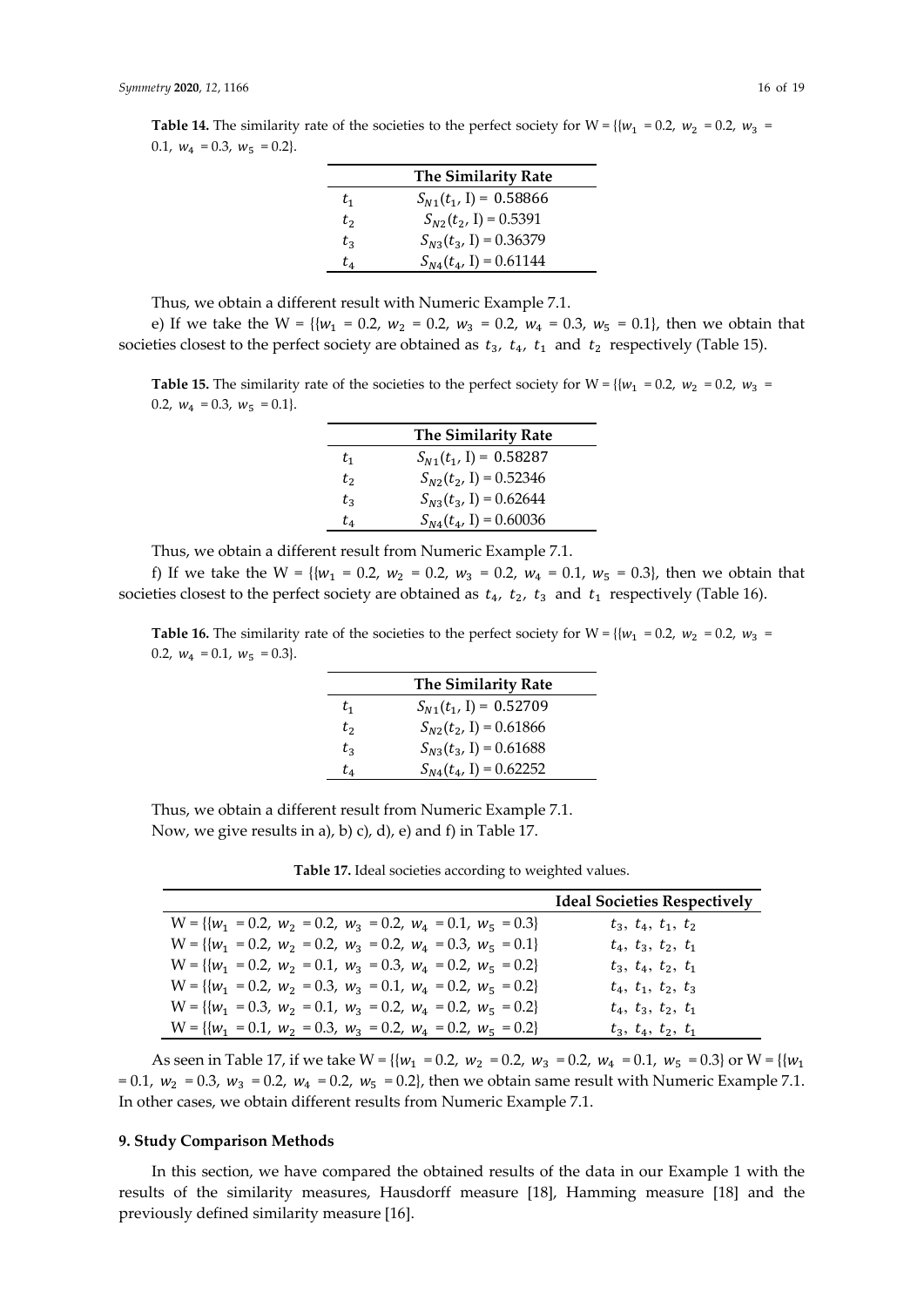**1. If we use the similarity measure in Definition 6 [16] for Example 1, we obtain Table 18 as a result.** 

**Table 18.** The similarity rate according to similarity measure, in Definition 6 [16], of the societies to the perfect society.

|         | <b>The Similarity Rate</b> |
|---------|----------------------------|
| $t_{1}$ | $S_N(t_1, I) = 0.661445$   |
| $t_2$   | $S_N(t_2, I) = 0.639916$   |
| $t_{3}$ | $S_N(t_3, I) = 0.691014$   |
| t,      | $S_N(t_4, I) = 0.678023$   |

Thus, societies closest to the perfect society are obtained as  $t_3$ ,  $t_4$ ,  $t_1$  and  $t_2$  respectively according to similarity measure in Definition 6 [16].

# **2. If we use the Hausdorff measure [18] for Example 1, we obtain Table 19 as a result.**

**Table 19.** The similarity rate according to Hausdorff measure, in Definition 7 [18], of the societies to the perfect society.

|         | The Similarity Rate  |
|---------|----------------------|
| $t_{1}$ | $S_h(t_1, I) = 0.6$  |
| t,      | $S_h(t_2, I) = 0.64$ |
| t2      | $S_h(t_3, I) = 0.7$  |
| t4      | $S_h(t_4, I) = 0.7$  |

Thus, societies closest to the perfect society are obtained as  $t_3 = t_4$ ,  $t_2$  and  $t_1$  respectively according to Hausdorff similarity measure in Definition 7 [18].

# **3. If we use the Hamming measure [18] for Example 1, we obtain Table 20 as a result.**

**Table 20.** The similarity rate according to Hamming similarity measure, in Definition 8 [18], of the societies to the perfect society.

|         | <b>The Similarity Rate</b> |
|---------|----------------------------|
| $t_{1}$ | $S_H(t_1, I) = 0.78$       |
| $t_2$   | $S_H(t_2, I) = 0.76$       |
| $t_{3}$ | $S_H(t_3, I) = 0.806667$   |
| t,      | $S_H(t_4, I) = 0.8$        |

Thus, societies closest to the perfect society are obtained as  $t_3$ ,  $t_4$ ,  $t_1$  and  $t_2$  respectively according to Hamming similarity measure, in Definition 8 [18].

As a result,

according to our similarity measure, the perfect society is obtained as  $t_3$ ,  $t_4$ ,  $t_2$ ,  $t_1$  respectively; according to similarity measure [16], the perfect society is obtained as  $t_3$ ,  $t_4$ ,  $t_1$ ,  $t_2$  respectively; according to Hausdorff measure [18], the perfect society is obtained as  $t_3 = t_4$ ,  $t_2$ ,  $t_2$  respectively; according to Hamming measure [18], the perfect society is obtained as  $t_3$ ,  $t_4$ ,  $t_1$ ,  $t_2$  respectively.

## **10. Discussions**

In this study, we explained the grand theory of action of Parsons, which has an important place in social theories, for the first time in neutrosociology. Thus, like all social theories, we have achieved a more effective way of dealing with uncertainties in the theory of Parsons. In addition, we have obtained a similarity measure for single-valued neutrosophic numbers. By making use of this similarity measure, we have obtained applications that allow finding the ideal society in the theory of Parsons within the theory of neutrosociology. Hence, we have added a new structure to neutrosophic theory, neutrosociology theory. In addition, by utilizing this study, other social theories can be explained in neutrosociology. Thus, the uncertainties encountered can be dealt with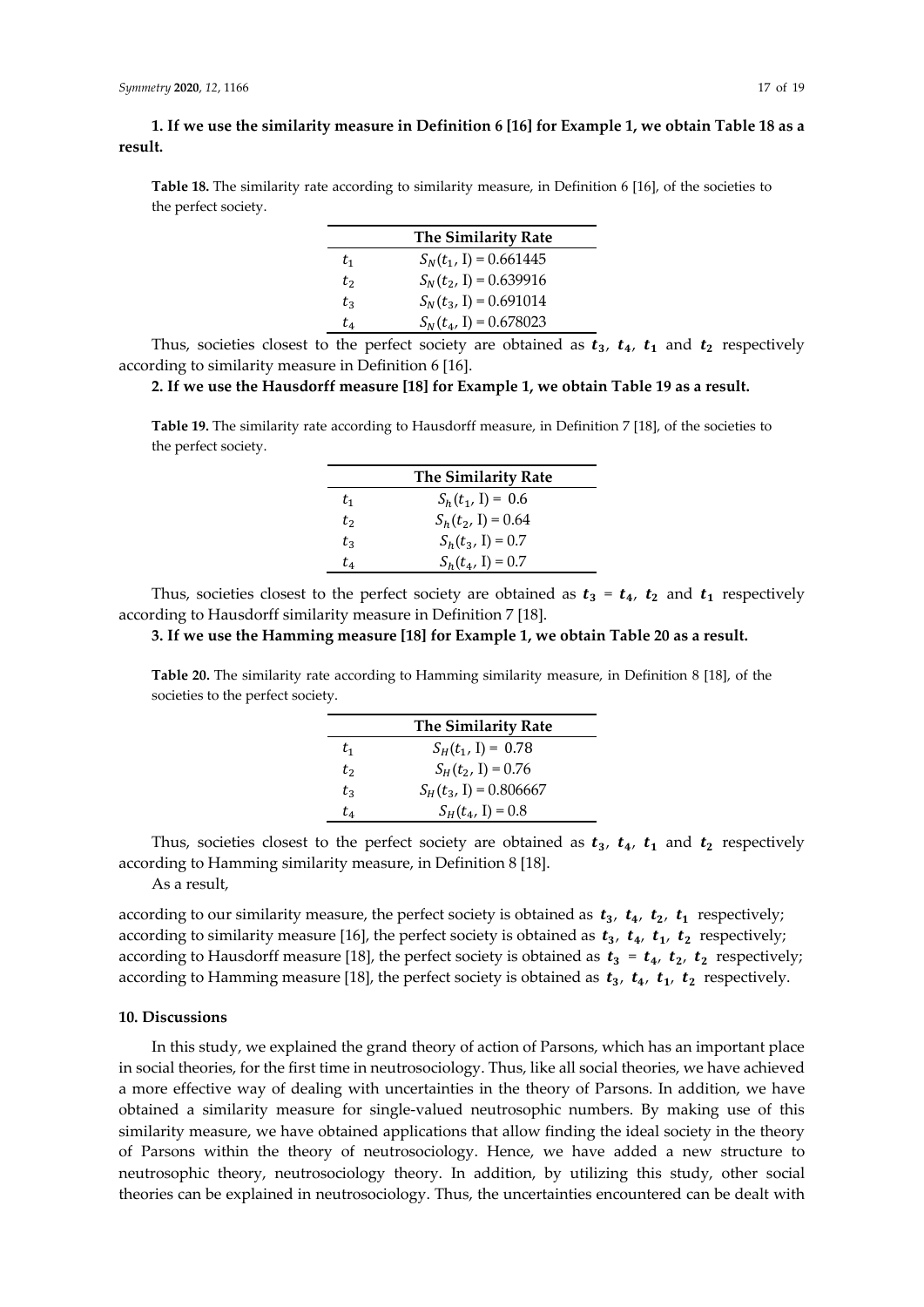more easily. In addition, by using neutrosophic numbers and sets related to other social theories, new similarity measures can be obtained, and the consistency of these measures can be checked.

#### **11. Conclusions**

In Section 9, we obtained different results for the similarity measure [16]; Hausdorff measure [18]; and Hamming measure [18]. In addition, we give a comparison in Table 21.

|                                         | <b>Ideal Societies, Respectively</b> |
|-----------------------------------------|--------------------------------------|
| Similarity measure in definition 9      | $t_3$ , $t_4$ , $t_1$ , $t_2$        |
| Similarity measure in definition 6 [16] | $t_3$ , $t_4$ , $t_1$ , $t_2$        |
| Hausdorff measure in definition 7 [18]  | $t_3 = t_4, t_2, t_2$                |
| Hamming measure in definition 8 [18]    | $t_3$ , $t_4$ , $t_1$ , $t_2$        |

| Table 21. Comparison methods. |  |
|-------------------------------|--|
|-------------------------------|--|

**Author Contributions:** In this article, each author contributed equally. C.A. obtained Neutrosophic Modeling of Grand Theory of Action of Talcott Parsons; A.K. introduced similarity measure and algorithm; M.Ş. obtained examples and organized the study. All authors have read and agreed to the published version of the manuscript.

**Funding:** This research received no external funding.

**Conflicts of Interest:** The authors declare no conflicts of interest.

## **References**

- 1. Smarandache, F. *A Unifying Field in Logics. Neutrosophy: Neutrosophic Probability, Set and Logic*; American Research Press: Rehoboth, DE, USA, 1999.
- 2. Zadeh, L.A. Fuzzy sets. *Inf. Control* **1965**, *8*, 338–353.
- 3. Atanassov, T.K. Intuitionistic fuzzy sets. *Fuzzy Sets Syst.* **1986**, *20*, 87–96.
- 4. Smarandache, F. *Introduction to Neutrosophic Sociology (Neutrosociology)*; Pons Publishing House/Pons asblQuai du Batelage: Bruxelles, Belgium, 2019.
- 5. Broumi, S.; Topal, S.; Bakali, A.; Talea, M.; Smarandache, F. A novel python toolbox for single and ınterval-valued neutrosophic matrices. In *Neutrosophic Sets in Decision Analysis and Operations Research*; IGI Global: Hershey, PA, USA, 2020; pp. 281–330.
- 6. Wang H.; Smarandache F.; Zhang Y. Sunderraman R. Single valued neutrosophic sets. *Multispace Multistruct.* **2010**, *4*, 410–413.
- 7. Ye, J. Similarity measures between interval neutrosophic sets and their applications in multicriteria decision-making. *J. Intell. Fuzzy Syst*. **2014**, *26*, 165–172.
- 8. Broumi, S.; Bakali, A.; Talea, M.; Smarandache, F.; Singh, P.K.; Uluçay, V.; Khan, M. Bipolar complex neutrosophic sets and its application in decision making problem. In *Fuzzy Multi-Criteria Decision-Making Using Neutrosophic Sets*; Springer: Cham, Switzerland, 2019; pp. 677–710.
- 9. Şahin, M.; Olgun, N.; Uluçay, V.; Kargın, A.; Smarandache, F. A new similarity measure on falsity value between single valued neutrosophic sets based on the centroid points of transformed single valued neutrosophic numbers with applications to pattern recognition. *Neutrosophic Sets Syst.* **2017**, *15*, 31–48, doi:10.5281/zenodo570934.
- 10. Şahin, M.; Ecemiş, O.; Uluçay, V.; Kargın, A. Some new generalized aggregation operators based on centroid single valued triangular neutrosophic numbers and their applications in multi-attribute decision making. *Asian J. Math. Comput. Res.* **2017**, *16*, 63–84.
- 11. Şahin, M.; Kargın, A. Neutrosophic triplet groups based on set valued neutrosophic quadruple numbers. *Neutrosophic Set Syst.* **2019**, *30*, 122–131.
- 12. Uluçay, V.; Şahin, M. Neutrosophic multigroups and applications. *Mathematics* **2019**, *7*, 95.
- 13. Dey, A.; Broumi, S.; Bakali, A.; Talea, M.; Smarandache, F. A new algorithm for finding minimum spanning trees with undirected neutrosophic graphs. *Granul. Comput.* **2019**, *4*, 63–69.
- 14. Khalid, H.E. Neutrosophic Geometric Programming (NGP) with (max-product) operator, an innovative model. *Neutrosophic Sets Syst.* **2020**, *32*, 16.